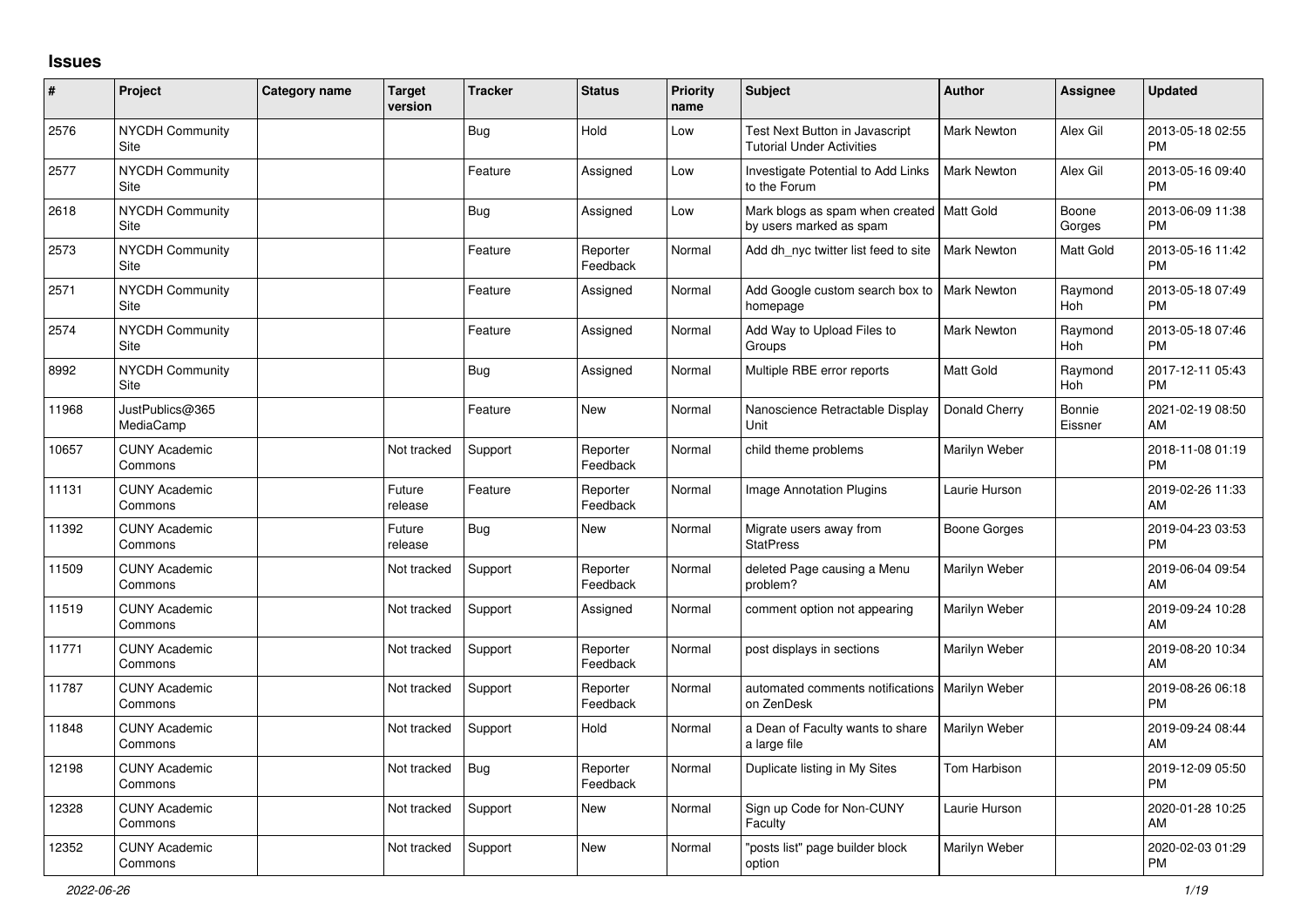| #     | Project                         | Category name | <b>Target</b><br>version | <b>Tracker</b> | <b>Status</b>        | <b>Priority</b><br>name | <b>Subject</b>                                                       | Author                  | <b>Assignee</b> | <b>Updated</b>                |
|-------|---------------------------------|---------------|--------------------------|----------------|----------------------|-------------------------|----------------------------------------------------------------------|-------------------------|-----------------|-------------------------------|
| 12436 | <b>CUNY Academic</b><br>Commons |               | Not tracked              | <b>Bug</b>     | Assigned             | Normal                  | Nightly system downtime                                              | <b>Boone Gorges</b>     |                 | 2020-08-01 09:30<br>AM        |
| 13034 | <b>CUNY Academic</b><br>Commons |               | Not tracked              | Support        | Reporter<br>Feedback | Normal                  | a site is asking people to join the<br>Commons to get a download     | Marilyn Weber           |                 | 2020-07-12 07:23<br>AM        |
| 13255 | <b>CUNY Academic</b><br>Commons |               | Not tracked              | Support        | Reporter<br>Feedback | Normal                  | Accessibility problems                                               | Marilyn Weber           |                 | 2020-09-01 05:48<br><b>PM</b> |
| 13912 | <b>CUNY Academic</b><br>Commons |               | Not tracked              | Feature        | Hold                 | Low                     | posting "missed schedule"                                            | Marilyn Weber           |                 | 2021-02-23 10:46<br>AM        |
| 14398 | <b>CUNY Academic</b><br>Commons |               | Not tracked              | Support        | Reporter<br>Feedback | Normal                  | Events plug-in notification<br>problem                               | Marilyn Weber           |                 | 2021-05-11 11:21<br>AM        |
| 14538 | <b>CUNY Academic</b><br>Commons |               | Not tracked              | Support        | Reporter<br>Feedback | Normal                  | Weebly To Commons                                                    | Laurie Hurson           |                 | 2021-09-14 10:47<br>AM        |
| 14629 | <b>CUNY Academic</b><br>Commons |               | Not tracked              | <b>Bug</b>     | Reporter<br>Feedback | Normal                  | Possible Post Order Bug?                                             | Syelle Graves           |                 | 2021-09-14 10:47<br>AM        |
| 14784 | <b>CUNY Academic</b><br>Commons |               |                          | Support        | Reporter<br>Feedback | Normal                  | User report of logo problem when<br>using Customizer theme           | Marilyn Weber           |                 | 2021-09-17 10:25<br>AM        |
| 14792 | <b>CUNY Academic</b><br>Commons |               |                          | <b>Bug</b>     | <b>New</b>           | Normal                  | Inconsistent email notifications<br>from gravity forms               | Raffi<br>Khatchadourian |                 | 2021-10-04 01:50<br><b>PM</b> |
| 14842 | <b>CUNY Academic</b><br>Commons |               | Not tracked              | Support        | Reporter<br>Feedback | Normal                  | Question about widgets and block<br>editor                           | Gina Cherry             |                 | 2021-10-06 03:01<br><b>PM</b> |
| 14900 | <b>CUNY Academic</b><br>Commons |               | Not tracked              | Support        | Reporter<br>Feedback | Normal                  | previous theme?                                                      | Marilyn Weber           |                 | 2021-10-25 10:31<br>AM        |
| 14936 | <b>CUNY Academic</b><br>Commons |               |                          | <b>Bug</b>     | <b>New</b>           | Normal                  | Commons websites blocked by<br>SPS campus network                    | Laurie Hurson           |                 | 2021-11-03 03:57<br><b>PM</b> |
| 14940 | <b>CUNY Academic</b><br>Commons |               |                          | Bug            | <b>New</b>           | Normal                  | Discrepancy between Commons<br>profile "sites" and actual # of sites | Laurie Hurson           |                 | 2021-11-08 11:09<br>AM        |
| 15045 | <b>CUNY Academic</b><br>Commons |               |                          | Support        | <b>New</b>           | Normal                  | no result for KCeL in the search<br>box on the commons               | Marilyn Weber           |                 | 2021-12-10 11:29<br>AM        |
| 15169 | <b>CUNY Academic</b><br>Commons |               | 2.0.2                    | Support        | Reporter<br>Feedback | Normal                  | new Prelude website zipfiles for<br>custom theme and other files.    | Marilyn Weber           |                 | 2022-06-14 11:36<br>AM        |
| 15176 | <b>CUNY Academic</b><br>Commons |               | Not tracked              | Support        | Reporter<br>Feedback | Normal                  | Archiving Q Writing & Old<br><b>Wordpress Sites on the Commons</b>   | Laurie Hurson           |                 | 2022-02-08 10:28<br>AM        |
| 15260 | <b>CUNY Academic</b><br>Commons |               |                          | Support        | Reporter<br>Feedback | Normal                  | Diacritical markings   European<br><b>Stages</b>                     | Marilyn Weber           |                 | 2022-02-04 08:16<br>AM        |
| 15370 | <b>CUNY Academic</b><br>Commons |               |                          | Support        | Reporter<br>Feedback | Normal                  | All-in-One Event Calendar?                                           | Marilyn Weber           |                 | 2022-02-17 11:03<br>AM        |
| 15565 | <b>CUNY Academic</b><br>Commons |               |                          | Support        | New                  | Normal                  | Events - send updates to an email<br>listserv                        | Marilyn Weber           |                 | 2022-03-10 01:06<br>PM        |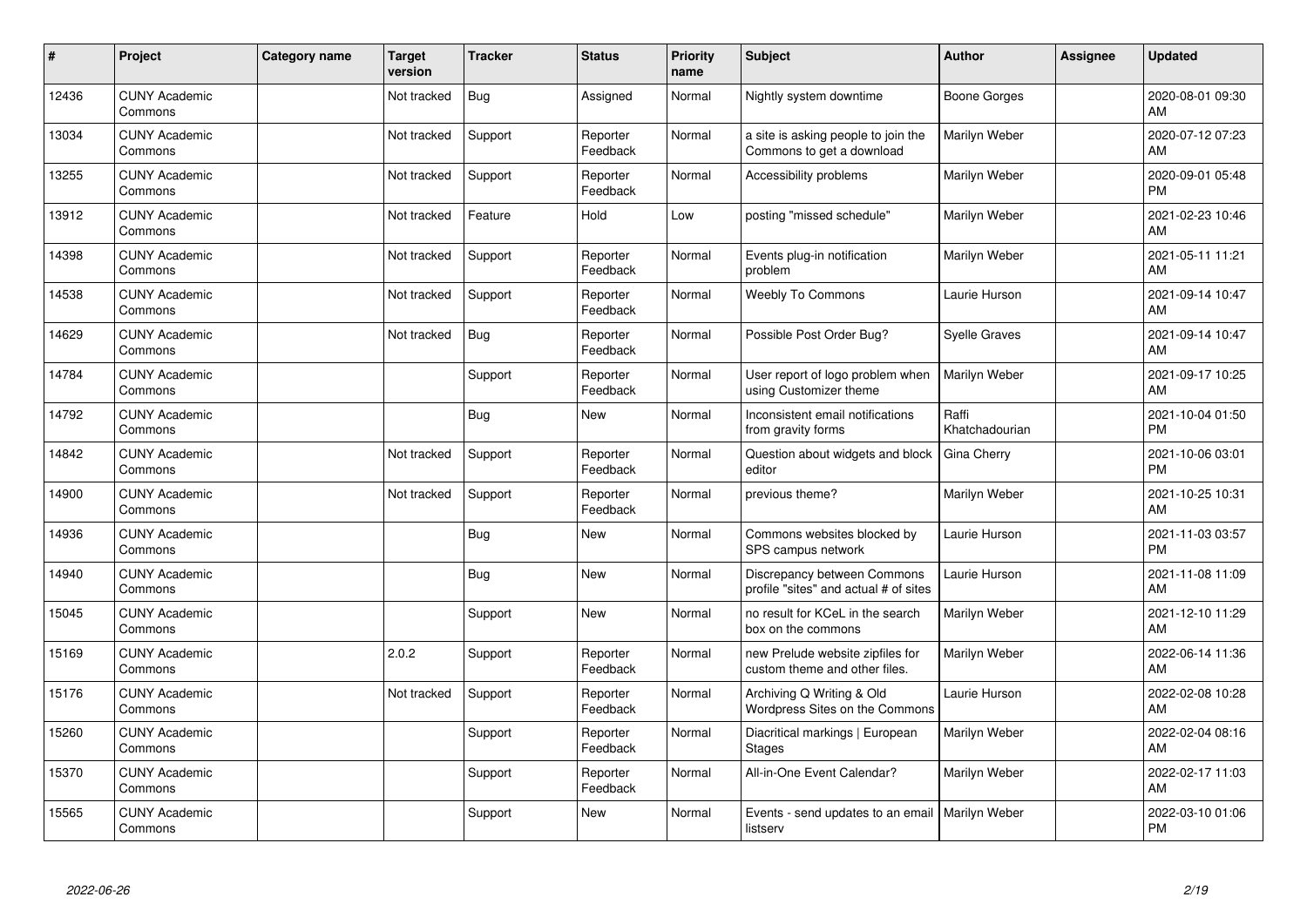| ∦     | Project                         | <b>Category name</b> | <b>Target</b><br>version | <b>Tracker</b> | <b>Status</b>        | <b>Priority</b><br>name | <b>Subject</b>                                                               | <b>Author</b>           | <b>Assignee</b> | <b>Updated</b>                |
|-------|---------------------------------|----------------------|--------------------------|----------------|----------------------|-------------------------|------------------------------------------------------------------------------|-------------------------|-----------------|-------------------------------|
| 15613 | <b>CUNY Academic</b><br>Commons |                      | 2.0.2                    | Feature        | Reporter<br>Feedback | Normal                  | Adding "Passster" plugin                                                     | Laurie Hurson           |                 | 2022-06-14 11:36<br>AM        |
| 15655 | <b>CUNY Academic</b><br>Commons |                      | 2.0.2                    | Support        | Reporter<br>Feedback | Normal                  | Event Aggregator plugin?                                                     | Marilyn Weber           |                 | 2022-06-14 11:36<br>AM        |
| 15685 | <b>CUNY Academic</b><br>Commons |                      |                          | Support        | New                  | High                    | problem with chrome?                                                         | Marilyn Weber           |                 | 2022-04-25 03:40<br><b>PM</b> |
| 15757 | <b>CUNY Academic</b><br>Commons |                      |                          | Bug            | New                  | Normal                  | Members # do not match                                                       | Laurie Hurson           |                 | 2022-03-30 04:52<br><b>PM</b> |
| 15816 | <b>CUNY Academic</b><br>Commons |                      | Not tracked              | Support        | New                  | Normal                  | slow loading at SPS                                                          | Marilyn Weber           |                 | 2022-04-05 01:26<br><b>PM</b> |
| 15923 | <b>CUNY Academic</b><br>Commons |                      | Not tracked              | Feature        | Reporter<br>Feedback | Normal                  | <b>Bellows Plugin Adjustments</b>                                            | Laurie Hurson           |                 | 2022-04-20 10:10<br>AM        |
| 16099 | <b>CUNY Academic</b><br>Commons |                      |                          | Support        | Reporter<br>Feedback | Normal                  | request for Newsletter Glue                                                  | Marilyn Weber           |                 | 2022-05-13 12:14<br><b>PM</b> |
| 16290 | <b>CUNY Academic</b><br>Commons |                      |                          | Feature        | Reporter<br>Feedback | Normal                  | Add Table Of Contents Block<br>plug-in                                       | Raffi<br>Khatchadourian |                 | 2022-06-24 10:26<br>AM        |
| 16294 | <b>CUNY Academic</b><br>Commons |                      |                          | Bug            | New                  | Urgent                  | CAC is down                                                                  | Raffi<br>Khatchadourian |                 | 2022-06-24 02:36<br><b>PM</b> |
| 9207  | <b>CUNY Academic</b><br>Commons |                      | Future<br>release        | Support        | Reporter<br>Feedback | Normal                  | display dashboards made in<br>Tableau?                                       | Marilyn Weber           | Boone<br>Gorges | 2018-04-10 10:42<br>AM        |
| 10368 | <b>CUNY Academic</b><br>Commons |                      | Future<br>release        | Feature        | Assigned             | Normal                  | Use ORCID data to populate<br>academic profile page                          | Stephen Francoeu        | Boone<br>Gorges | 2018-09-25 01:53<br><b>PM</b> |
| 10678 | <b>CUNY Academic</b><br>Commons |                      | Not tracked              | Bug            | Reporter<br>Feedback | High                    | Newsletter Plugin Not Sending<br><b>Out Newsletters</b>                      | Mark Webb               | Boone<br>Gorges | 2019-09-16 09:38<br><b>PM</b> |
| 12911 | <b>CUNY Academic</b><br>Commons |                      | Not tracked              | Feature        | <b>New</b>           | Normal                  | Block access to xmlrpc.php based<br>on User-Agent                            | <b>Boone Gorges</b>     | Boone<br>Gorges | 2020-06-09 05:12<br><b>PM</b> |
| 13949 | <b>CUNY Academic</b><br>Commons |                      | Not tracked              | Bug            | <b>New</b>           | Normal                  | Continued debugging of runaway<br>MySQL connections                          | <b>Matt Gold</b>        | Boone<br>Gorges | 2021-09-14 10:42<br>AM        |
| 14504 | <b>CUNY Academic</b><br>Commons |                      | Not tracked              | Publicity      | Reporter<br>Feedback | Normal                  | Adding showcases to home page<br>menu                                        | Laurie Hurson           | Boone<br>Gorges | 2022-01-19 03:26<br><b>PM</b> |
| 15883 | <b>CUNY Academic</b><br>Commons |                      | 2.1.0                    | Feature        | New                  | Normal                  | Release BPGES update                                                         | Boone Gorges            | Boone<br>Gorges | 2022-05-26 10:39<br>AM        |
| 16092 | <b>CUNY Academic</b><br>Commons |                      | Future<br>release        | Feature        | Hold                 | Normal                  | Don't show main site in Site<br>search results                               | Boone Gorges            | Boone<br>Gorges | 2022-05-17 03:12<br><b>PM</b> |
| 11517 | <b>CUNY Academic</b><br>Commons |                      | Not tracked              | Feature        | Assigned             | Normal                  | wp-accessibility plugin should not<br>strip 'target="_blank" by default      | <b>Boone Gorges</b>     | Laurie Hurson   | 2019-09-24 09:57<br>AM        |
| 11879 | <b>CUNY Academic</b><br>Commons |                      | Not tracked              | <b>Bug</b>     | <b>New</b>           | Normal                  | Hypothesis comments appearing<br>on multiple, different pdfs across<br>blogs | Laurie Hurson           | Laurie Hurson   | 2019-09-19 02:39<br>PM        |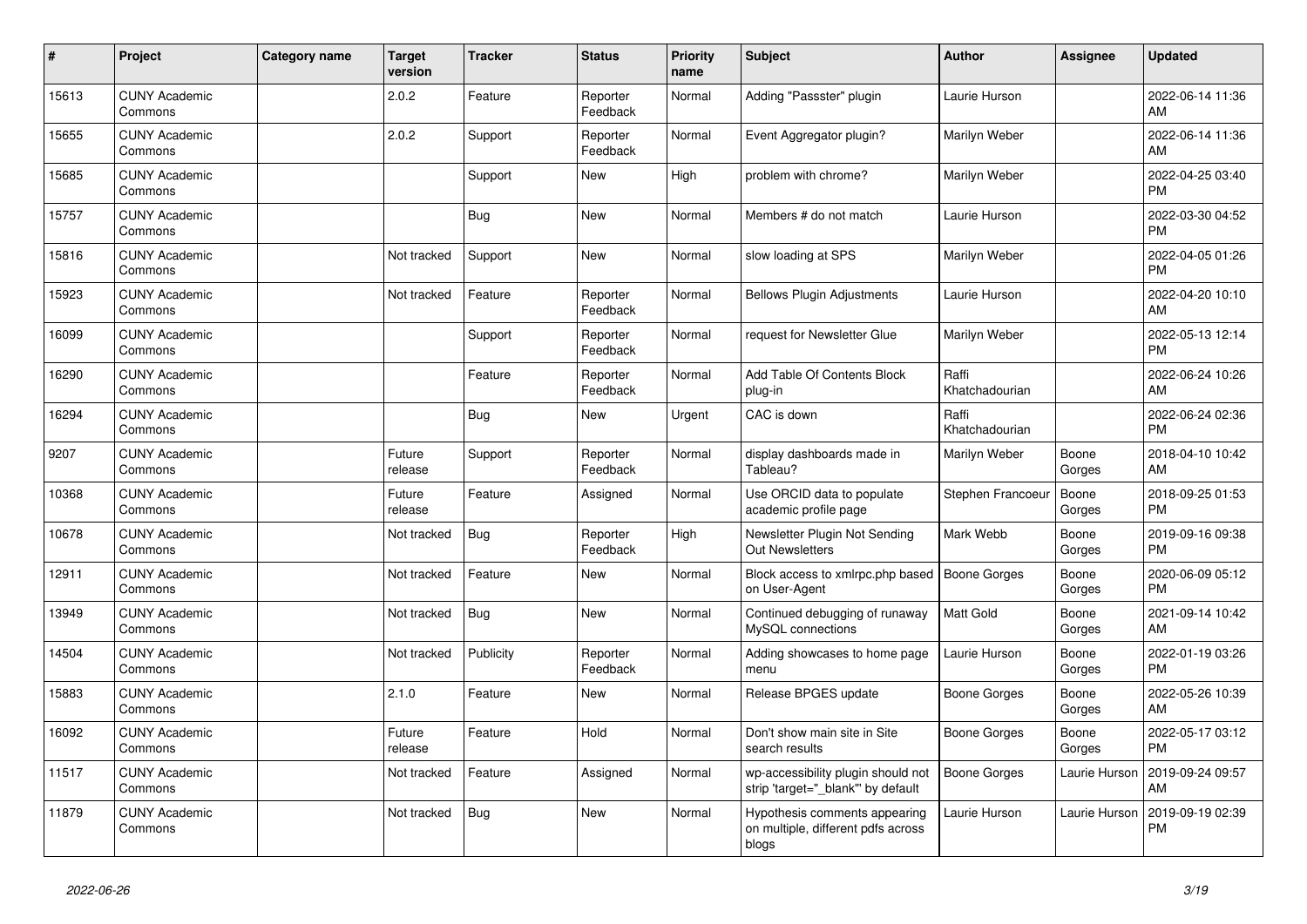| #     | Project                         | <b>Category name</b> | <b>Target</b><br>version | <b>Tracker</b> | <b>Status</b>        | <b>Priority</b><br>name | <b>Subject</b>                                                                                                                               | <b>Author</b>          | <b>Assignee</b>       | Updated                       |
|-------|---------------------------------|----------------------|--------------------------|----------------|----------------------|-------------------------|----------------------------------------------------------------------------------------------------------------------------------------------|------------------------|-----------------------|-------------------------------|
| 14475 | <b>CUNY Academic</b><br>Commons |                      | Not tracked              | Publicity      | <b>New</b>           | Normal                  | OER Showcase Page                                                                                                                            | Laurie Hurson          | Laurie Hurson         | 2021-09-14 10:46<br>AM        |
| 7828  | <b>CUNY Academic</b><br>Commons |                      | Not tracked              | Feature        | Assigned             | Normal                  | Theme Assessment 2017                                                                                                                        | Margaret Galvan        | Margaret<br>Galvan    | 2017-05-02 10:41<br><b>PM</b> |
| 8837  | <b>CUNY Academic</b><br>Commons |                      | Not tracked              | Feature        | Assigned             | Normal                  | Create a form to request info from<br>people requesting premium<br>themes and plugins                                                        | Matt Gold              | Marilyn<br>Weber      | 2017-11-14 03:35<br><b>PM</b> |
| 8607  | <b>CUNY Academic</b><br>Commons |                      | Not tracked              | Support        | <b>New</b>           | Normal                  | Paypal?                                                                                                                                      | Marilyn Weber          | Matt Gold             | 2018-05-15 01:37<br><b>PM</b> |
| 12484 | <b>CUNY Academic</b><br>Commons |                      | Not tracked              | Support        | Reporter<br>Feedback | Normal                  | Sign up Code for COIL Course<br>starting in March                                                                                            | Laurie Hurson          | Matt Gold             | 2020-03-02 02:26<br><b>PM</b> |
| 11393 | <b>CUNY Academic</b><br>Commons |                      | Not tracked              | Publicity      | New                  | Normal                  | After 1.15 release, ceate a hero<br>slide and post about adding a site<br>to a group                                                         | scott voth             | Patrick<br>Sweeney    | 2019-05-14 10:32<br>AM        |
| 6644  | <b>CUNY Academic</b><br>Commons |                      | Not tracked              | <b>Bug</b>     | Reporter<br>Feedback | High                    | White Screen at Login Pge                                                                                                                    | Luke Waltzer           | Raymond<br><b>Hoh</b> | 2016-11-21 10:34<br><b>PM</b> |
| 10262 | <b>CUNY Academic</b><br>Commons |                      | Not tracked              | <b>Bug</b>     | Reporter<br>Feedback | Normal                  | Newsletter Plugin: Broken Image<br>at Bottom of All Newsletters                                                                              | Mark Webb              | Raymond<br>Hoh        | 2018-08-30 05:17<br><b>PM</b> |
| 11149 | <b>CUNY Academic</b><br>Commons |                      | Not tracked              | Support        | Reporter<br>Feedback | Normal                  | comments getting blocked                                                                                                                     | Marilyn Weber          | Raymond<br>Hoh        | 2019-03-26 11:40<br>AM        |
| 12004 | <b>CUNY Academic</b><br>Commons |                      | Not tracked              | Support        | Reporter<br>Feedback | Normal                  | Notifications for spam blog<br>comments                                                                                                      | Gina Cherry            | Raymond<br><b>Hoh</b> | 2019-11-01 12:05<br><b>PM</b> |
| 13286 | <b>CUNY Academic</b><br>Commons |                      | Not tracked              | Support        | <b>New</b>           | Normal                  | problem connecting with<br>WordPress app                                                                                                     | Marilyn Weber          | Raymond<br>Hoh        | 2020-09-08 11:16<br>AM        |
| 16110 | <b>CUNY Academic</b><br>Commons |                      |                          | Support        | Reporter<br>Feedback | Normal                  | remove Creative Commons<br>license from pages?                                                                                               | Marilyn Weber          | Raymond<br>Hoh        | 2022-05-17 06:11<br><b>PM</b> |
| 4235  | <b>CUNY Academic</b><br>Commons |                      | Not tracked              | Design/UX      | Assigned             | Normal                  | Explore user experience around<br>comments on forum topics vs<br>docs                                                                        | Matt Gold              | Samantha<br>Raddatz   | 2015-07-21 10:23<br>AM        |
| 5298  | <b>CUNY Academic</b><br>Commons |                      | Not tracked              | Publicity      | <b>New</b>           | Normal                  | Survey Pop-Up Text                                                                                                                           | Samantha Raddatz       | Samantha<br>Raddatz   | 2016-03-22 12:27<br><b>PM</b> |
| 2612  | <b>CUNY Academic</b><br>Commons |                      | Not tracked              | Publicity      | Assigned             | Normal                  | Pinterest site for the Commons                                                                                                               | local admin            | Sarah<br>Morgano      | 2016-03-04 11:19<br>AM        |
| 9908  | <b>CUNY Academic</b><br>Commons |                      | Not tracked              | Feature        | New                  | Normal                  | Is it possible to send email<br>updates to users (or an email<br>address not on the list) for only a<br>single page AFTER being<br>prompted? | <b>Michael Shields</b> | scott voth            | 2018-06-11 01:34<br><b>PM</b> |
| 14394 | <b>CUNY Academic</b><br>Commons |                      | Not tracked              | Feature        | <b>New</b>           | Normal                  | Commons News Site - redesign                                                                                                                 | scott voth             | scott voth            | 2021-09-14 10:46<br>AM        |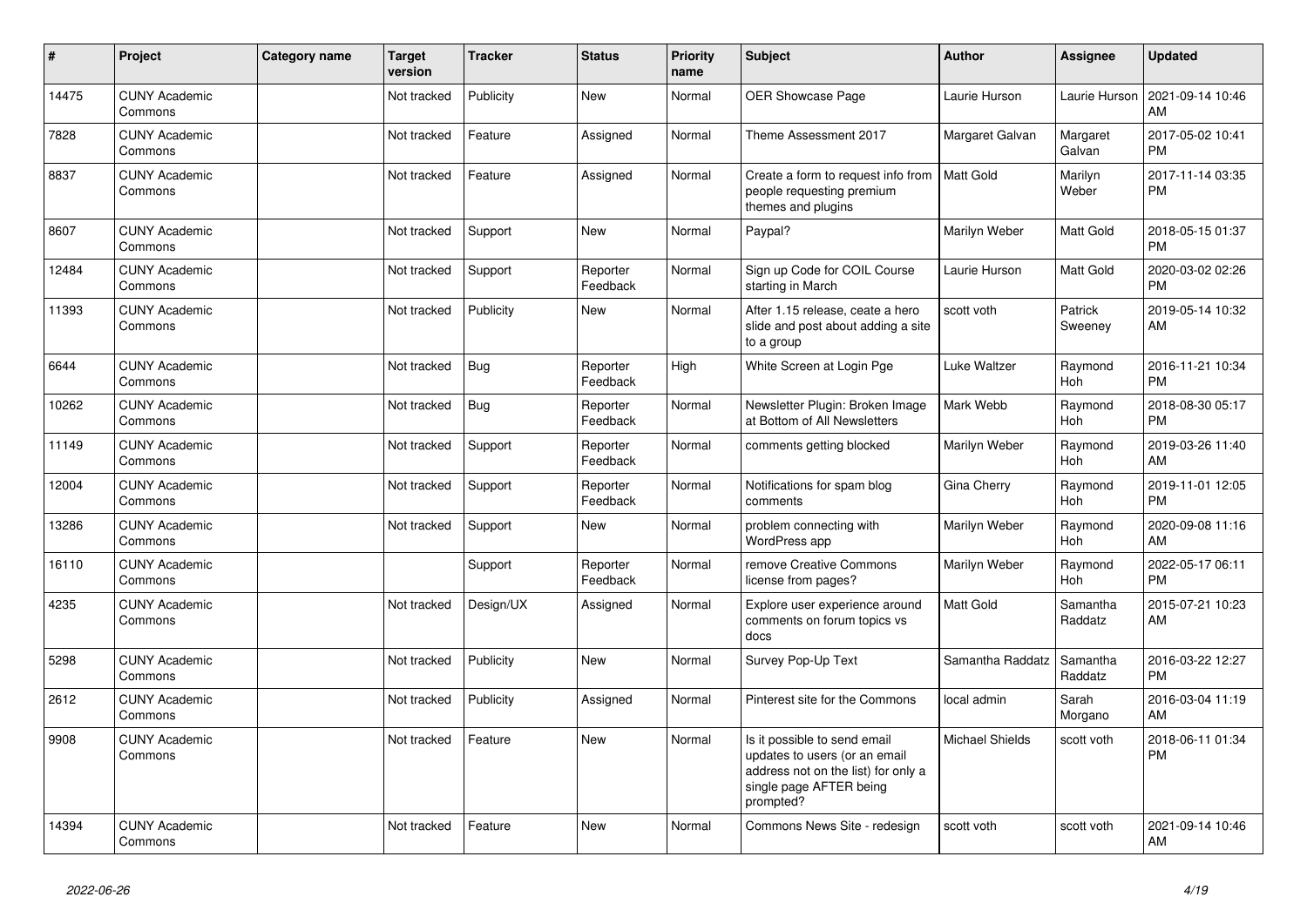| #     | Project                                                                 | <b>Category name</b>      | <b>Target</b><br>version | <b>Tracker</b> | <b>Status</b>        | <b>Priority</b><br>name | Subject                                                                                   | Author              | <b>Assignee</b>     | <b>Updated</b>                |
|-------|-------------------------------------------------------------------------|---------------------------|--------------------------|----------------|----------------------|-------------------------|-------------------------------------------------------------------------------------------|---------------------|---------------------|-------------------------------|
| 6665  | <b>CUNY Academic</b><br>Commons                                         |                           | Not tracked              | Publicity      | New                  | Normal                  | Dead Link in 1.10 announcement<br>post                                                    | Paige Dupont        | Stephen Real        | 2016-12-01 03:11<br>PM        |
| 12062 | AD/O365 Transition<br>from NonMatric to<br><b>Matriculated Students</b> |                           |                          | Feature        | In Progress          | Normal                  | create solution and console<br>project                                                    | Emilio Rodriguez    | Emilio<br>Rodriguez | 2019-11-12 03:56<br>PM        |
| 2666  | <b>CUNY Academic</b><br>Commons                                         | About page                | Not tracked              | Documentation  | Assigned             | Normal                  | <b>Update About Text</b>                                                                  | Chris Stein         | Luke Waltzer        | 2016-03-04 11:19<br>AM        |
| 10839 | <b>CUNY Academic</b><br>Commons                                         | About page                | Not tracked              | Support        | New                  | Normal                  | <b>Mission Statement Needs</b><br>Revision                                                | scott voth          | Matt Gold           | 2018-12-26 10:58<br>AM        |
| 8900  | <b>CUNY Academic</b><br>Commons                                         | Accessibility             | Future<br>release        | Feature        | Assigned             | Normal                  | Look into tools to enforce<br>accessibility in WP environment                             | Matt Gold           | Boone<br>Gorges     | 2022-04-26 11:59<br>AM        |
| 8901  | <b>CUNY Academic</b><br>Commons                                         | Accessibility             | Future<br>release        | Feature        | Assigned             | Normal                  | Theme analysis for accessibility                                                          | <b>Matt Gold</b>    | Boone<br>Gorges     | 2022-04-26 11:59<br>AM        |
| 1460  | <b>CUNY Academic</b><br>Commons                                         | Analytics                 | Future<br>release        | Feature        | Assigned             | Normal                  | Update System Report                                                                      | <b>Brian Foote</b>  | Boone<br>Gorges     | 2015-11-09 06:13<br><b>PM</b> |
| 15210 | <b>CUNY Academic</b><br>Commons                                         | Analytics                 | Not tracked              | Design/UX      | New                  | Normal                  | Google Analytics improvements                                                             | Colin McDonald      | Boone<br>Gorges     | 2022-05-24 10:47<br>AM        |
| 4972  | <b>CUNY Academic</b><br>Commons                                         | Analytics                 | Not tracked              | <b>Bug</b>     | <b>New</b>           | Normal                  | <b>Newsletter Analytics</b>                                                               | Stephen Real        | Matt Gold           | 2015-12-09 12:54<br>PM        |
| 4070  | <b>CUNY Academic</b><br>Commons                                         | Analytics                 | Not tracked              | Support        | Assigned             | Normal                  | Request for JITP site analytics                                                           | Matt Gold           | Seth Persons        | 2016-02-23 03:09<br><b>PM</b> |
| 5581  | <b>CUNY Academic</b><br>Commons                                         | Analytics                 | Future<br>release        | Feature        | Assigned             | Normal                  | Explore alternatives to Google<br>Analytics                                               | <b>Matt Gold</b>    | Valerie<br>Townsend | 2020-04-17 03:12<br><b>PM</b> |
| 5679  | <b>CUNY Academic</b><br>Commons                                         | Analytics                 | Not tracked              | Feature        | New                  | Normal                  | Logged In Users for GA                                                                    | Valerie Townsend    | Valerie<br>Townsend | 2016-06-11 09:49<br>AM        |
| 7022  | <b>CUNY Academic</b><br>Commons                                         | Announcements             | Future<br>release        | Bug            | <b>New</b>           | Normal                  | Sitewide announcements should<br>be displayed on, and dismissable<br>from, mapped domains | <b>Boone Gorges</b> | Boone<br>Gorges     | 2018-03-22 10:18<br>AM        |
| 9720  | <b>CUNY Academic</b><br>Commons                                         | Authentication            | Future<br>release        | Feature        | New                  | Normal                  | The Commons should be an<br>oAuth provider                                                | <b>Boone Gorges</b> |                     | 2019-03-01 02:04<br><b>PM</b> |
| 4635  | <b>CUNY Academic</b><br>Commons                                         | Authentication            | Future<br>release        | Feature        | New                  | Normal                  | Allow non-WP authentication                                                               | <b>Boone Gorges</b> | Sonja Leix          | 2019-03-01 02:05<br><b>PM</b> |
| 12350 | <b>CUNY Academic</b><br>Commons                                         | <b>Blogs (BuddyPress)</b> | Not tracked              | Support        | Reporter<br>Feedback | Normal                  | URL creation problem                                                                      | Marilyn Weber       |                     | 2020-02-03 11:27<br>AM        |
| 8835  | <b>CUNY Academic</b><br>Commons                                         | <b>Blogs (BuddyPress)</b> | Future<br>release        | Feature        | New                  | Normal                  | Extend cuny.is shortlinks to sites                                                        | Luke Waltzer        | Boone<br>Gorges     | 2022-04-26 11:59<br>AM        |
| 8836  | <b>CUNY Academic</b><br>Commons                                         | Blogs (BuddyPress)        | Future<br>release        | Feature        | Assigned             | Normal                  | Redesign site launch process                                                              | Matt Gold           | Boone<br>Gorges     | 2019-10-03 02:49<br>PM        |
| 6078  | <b>CUNY Academic</b><br>Commons                                         | Blogs (BuddyPress)        | Future<br>release        | Feature        | New                  | Normal                  | <b>Explore Adding Network Blog</b><br>Metadata Plugin                                     | Luke Waltzer        | Luke Waltzer        | 2016-10-11 10:29<br><b>PM</b> |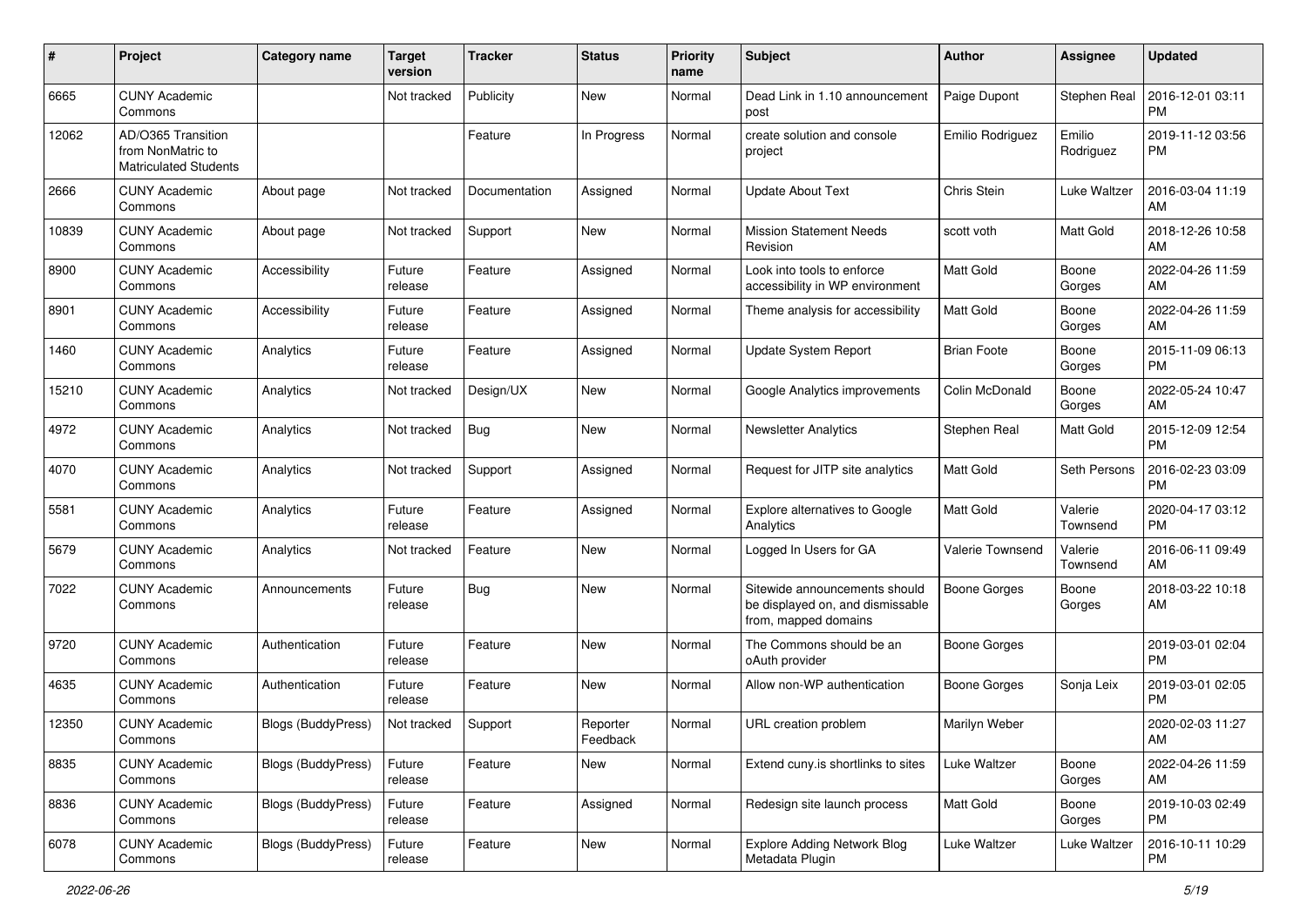| $\#$  | Project                         | Category name             | <b>Target</b><br>version | <b>Tracker</b> | <b>Status</b> | <b>Priority</b><br>name | <b>Subject</b>                                                       | <b>Author</b>       | <b>Assignee</b>       | <b>Updated</b>                |
|-------|---------------------------------|---------------------------|--------------------------|----------------|---------------|-------------------------|----------------------------------------------------------------------|---------------------|-----------------------|-------------------------------|
| 5691  | <b>CUNY Academic</b><br>Commons | <b>Blogs (BuddyPress)</b> | Future<br>release        | <b>Bug</b>     | Assigned      | High                    | Differing numbers on Sites display                                   | <b>Matt Gold</b>    | Raymond<br>Hoh        | 2016-06-13 01:37<br><b>PM</b> |
| 58    | <b>CUNY Academic</b><br>Commons | BuddyPress (misc)         | Future<br>release        | Feature        | Assigned      | Low                     | Make member search sortable by<br>last name                          | Roberta Brody       | Boone<br>Gorges       | 2010-08-26 02:38<br><b>PM</b> |
| 377   | <b>CUNY Academic</b><br>Commons | BuddyPress (misc)         | Future<br>release        | Feature        | Assigned      | Normal                  | Like buttons                                                         | Matt Gold           | Boone<br>Gorges       | 2010-11-16 05:13<br><b>PM</b> |
| 435   | <b>CUNY Academic</b><br>Commons | BuddyPress (misc)         | Future<br>release        | Feature        | Assigned      | Normal                  | Include Avatar Images in Forum<br><b>Post Notification Emails</b>    | <b>Matt Gold</b>    | Boone<br>Gorges       | 2010-12-08 12:40<br><b>PM</b> |
| 500   | <b>CUNY Academic</b><br>Commons | BuddyPress (misc)         | Future<br>release        | Feature        | Assigned      | Normal                  | <b>Export Group Data</b>                                             | Matt Gold           | Boone<br>Gorges       | 2010-12-19 12:09<br><b>PM</b> |
| 554   | <b>CUNY Academic</b><br>Commons | BuddyPress (misc)         | Future<br>release        | Feature        | Assigned      | Normal                  | Add Trackback notifications to<br>site-wide activity feed            | Matt Gold           | Boone<br>Gorges       | 2015-11-09 06:19<br><b>PM</b> |
| 599   | <b>CUNY Academic</b><br>Commons | BuddyPress (misc)         | Future<br>release        | Feature        | Assigned      | Normal                  | Consider adding rating plugins for<br>BuddyPress/BBPress             | <b>Matt Gold</b>    | Boone<br>Gorges       | 2011-08-22 06:50<br><b>PM</b> |
| 635   | <b>CUNY Academic</b><br>Commons | BuddyPress (misc)         | Future<br>release        | Feature        | Assigned      | Normal                  | Big Blue Button -<br>Videoconferencing in Groups and<br><b>Blogs</b> | <b>Matt Gold</b>    | Boone<br>Gorges       | 2011-03-14 03:24<br><b>PM</b> |
| 2325  | <b>CUNY Academic</b><br>Commons | BuddyPress (misc)         | Future<br>release        | Feature        | Assigned      | Low                     | Profile should have separate<br>fields for first/last names          | local admin         | Boone<br>Gorges       | 2015-11-09 06:09<br><b>PM</b> |
| 7624  | <b>CUNY Academic</b><br>Commons | <b>BuddyPress (misc)</b>  | Future<br>release        | Design/UX      | <b>New</b>    | Normal                  | <b>BP Notifications</b>                                              | Luke Waltzer        | Paige Dupont          | 2017-02-08 10:43<br><b>PM</b> |
| 11243 | <b>CUNY Academic</b><br>Commons | BuddyPress (misc)         | Future<br>release        | <b>Bug</b>     | <b>New</b>    | Normal                  | Audit bp-custom.php                                                  | Raymond Hoh         | Raymond<br><b>Hoh</b> | 2022-04-26 11:59<br>AM        |
| 310   | <b>CUNY Academic</b><br>Commons | BuddyPress (misc)         | Future<br>release        | Feature        | Assigned      | Low                     | <b>Friend Request Email</b>                                          | <b>Matt Gold</b>    | Samantha<br>Raddatz   | 2015-11-09 05:08<br><b>PM</b> |
| 1423  | <b>CUNY Academic</b><br>Commons | BuddyPress (misc)         | Future<br>release        | Feature        | Assigned      | Low                     | Show an avatar for pingback<br>comment activity items                | Boone Gorges        | <b>Tahir Butt</b>     | 2016-10-24 12:03<br><b>PM</b> |
| 519   | <b>CUNY Academic</b><br>Commons | <b>BuddyPress Docs</b>    | Future<br>release        | Feature        | Assigned      | Low                     | TOC for individual docs - for new<br>BP "wiki-like" plugin           | scott voth          | Boone<br>Gorges       | 2015-11-09 05:54<br><b>PM</b> |
| 618   | <b>CUNY Academic</b><br>Commons | <b>BuddyPress Docs</b>    | Future<br>release        | Feature        | Assigned      | Normal                  | BuddyPress Docs: export formats                                      | Boone Gorges        | Boone<br>Gorges       | 2015-11-09 05:38<br><b>PM</b> |
| 1417  | <b>CUNY Academic</b><br>Commons | <b>BuddyPress Docs</b>    | Future<br>release        | Feature        | Assigned      | Low                     | <b>Bulk actions for BuddyPress Docs</b>                              | <b>Boone Gorges</b> | Boone<br>Gorges       | 2016-10-17 10:41<br><b>PM</b> |
| 1422  | <b>CUNY Academic</b><br>Commons | <b>BuddyPress Docs</b>    | Future<br>release        | Feature        | Assigned      | Normal                  | Make "created Doc" activity icons<br>non-mini                        | <b>Boone Gorges</b> | Boone<br>Gorges       | 2015-11-09 05:48<br><b>PM</b> |
| 1744  | <b>CUNY Academic</b><br>Commons | <b>BuddyPress Docs</b>    | Future<br>release        | Feature        | Assigned      | Normal                  | Spreadsheet-style Docs                                               | Boone Gorges        | Boone<br>Gorges       | 2015-11-09 06:13<br><b>PM</b> |
| 2523  | <b>CUNY Academic</b><br>Commons | <b>BuddyPress Docs</b>    | Future<br>release        | Feature        | Assigned      | Normal                  | Allow Users to Upload Images to<br><b>BP</b> Docs                    | <b>Matt Gold</b>    | Boone<br>Gorges       | 2015-11-09 06:14<br><b>PM</b> |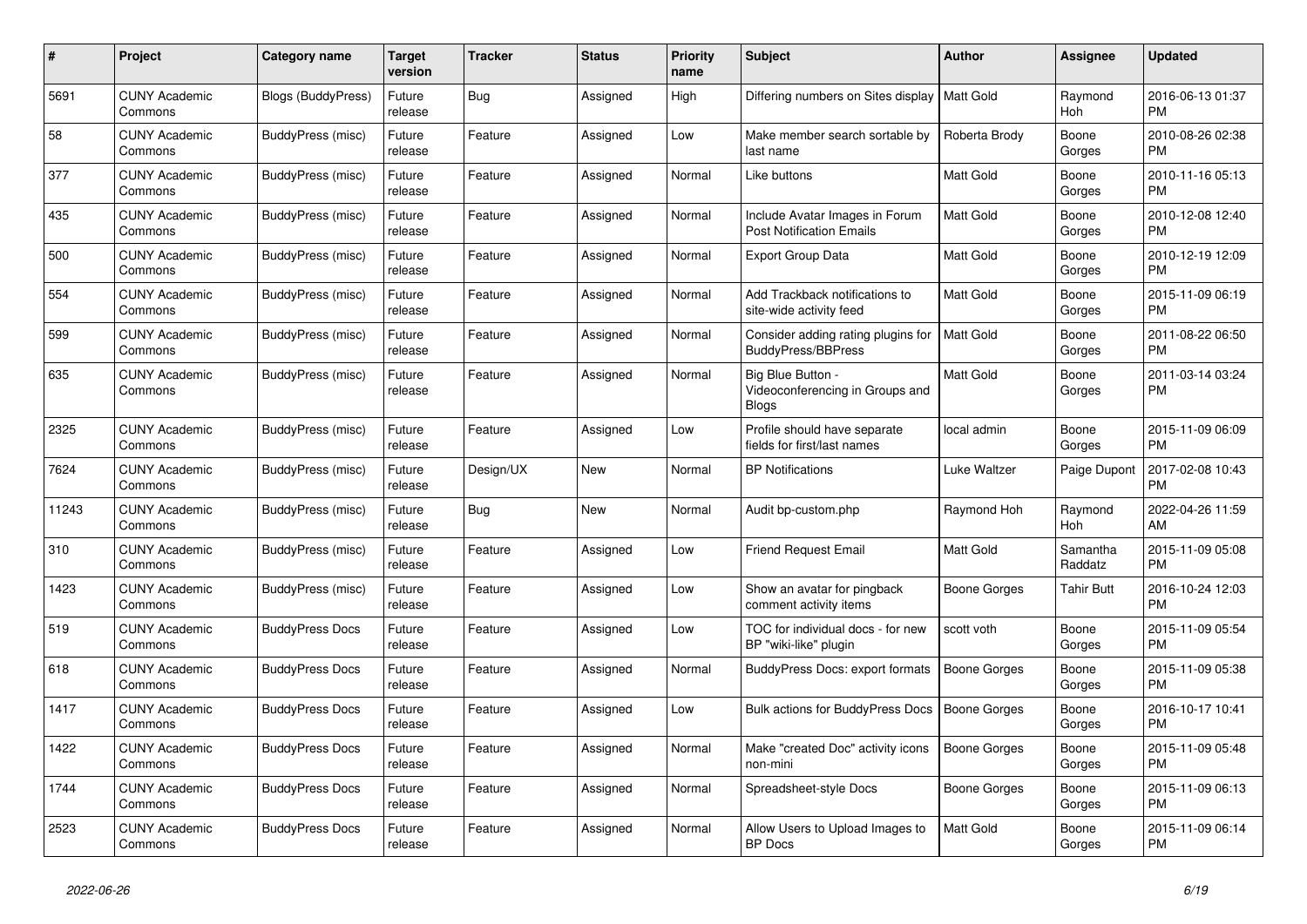| #     | <b>Project</b>                  | <b>Category name</b>   | Target<br>version | Tracker       | <b>Status</b>        | <b>Priority</b><br>name | <b>Subject</b>                                                         | <b>Author</b>           | <b>Assignee</b>       | <b>Updated</b>                |
|-------|---------------------------------|------------------------|-------------------|---------------|----------------------|-------------------------|------------------------------------------------------------------------|-------------------------|-----------------------|-------------------------------|
| 6389  | <b>CUNY Academic</b><br>Commons | <b>BuddyPress Docs</b> | Future<br>release | Feature       | New                  | Low                     | Make Discussion Area Visible<br>When Editing a Doc                     | Luke Waltzer            | Boone<br>Gorges       | 2016-10-21 04:16<br><b>PM</b> |
| 4226  | <b>CUNY Academic</b><br>Commons | <b>BuddyPress Docs</b> | Future<br>release | Design/UX     | <b>New</b>           | Normal                  | Add option to connect a Doc with<br>a Group                            | Samantha Raddatz        | Samantha<br>Raddatz   | 2015-09-09 04:08<br><b>PM</b> |
| 13466 | <b>CUNY Academic</b><br>Commons | Cavalcade              | Future<br>release | Feature       | <b>New</b>           | Normal                  | Automated cleanup for duplicate<br>Cavalcade tasks                     | Boone Gorges            | Boone<br>Gorges       | 2020-10-13 05:24<br><b>PM</b> |
| 14994 | <b>CUNY Academic</b><br>Commons | cdev.gc.cuny.edu       | Not tracked       | Support       | In Progress          | Normal                  | Clear Cache on CDEV                                                    | scott voth              | Raymond<br><b>Hoh</b> | 2021-12-07 03:51<br><b>PM</b> |
| 9060  | <b>CUNY Academic</b><br>Commons | Commons In A Box       | Not tracked       | Bug           | Hold                 | Normal                  | Problems with CBox image library<br>upload                             | Lisa Rhody              | Raymond<br>Hoh        | 2018-01-10 03:26<br><b>PM</b> |
| 4027  | <b>CUNY Academic</b><br>Commons | Commons In A Box       | Not tracked       | Design/UX     | Assigned             | Normal                  | Usability review of CBOX update<br>procedures                          | Matt Gold               | Samantha<br>Raddatz   | 2015-05-11 06:36<br><b>PM</b> |
| 11556 | <b>CUNY Academic</b><br>Commons | Courses                | Not tracked       | <b>Bug</b>    | Reporter<br>Feedback | Normal                  | Instructor name given in course<br>listina                             | Tom Harbison            |                       | 2019-06-25 04:12<br><b>PM</b> |
| 10226 | <b>CUNY Academic</b><br>Commons | Courses                | Future<br>release | Feature       | <b>New</b>           | Normal                  | Add "My Courses" to drop down<br>list                                  | scott voth              | Boone<br>Gorges       | 2021-11-19 12:42<br><b>PM</b> |
| 12438 | <b>CUNY Academic</b><br>Commons | Courses                | Not tracked       | Bug           | <b>New</b>           | Normal                  | Site appearing twice                                                   | Laurie Hurson           | Boone<br>Gorges       | 2020-02-18 01:34<br><b>PM</b> |
| 11789 | <b>CUNY Academic</b><br>Commons | Courses                | Future<br>release | Feature       | New                  | Normal                  | Ability to remove item from<br>Courses list                            | Laurie Hurson           | Sonja Leix            | 2019-09-24 12:28<br><b>PM</b> |
| 9420  | <b>CUNY Academic</b><br>Commons | cuny.is                | Not tracked       | Feature       | <b>New</b>           | Normal                  | Request for http://cuny.is/streams                                     | Raffi<br>Khatchadourian | Marilyn<br>Weber      | 2018-04-02 10:08<br>AM        |
| 860   | <b>CUNY Academic</b><br>Commons | Design                 | Future<br>release | Design/UX     | Assigned             | Normal                  | <b>Standardize Button Treatment</b><br><b>Across the Commons</b>       | Chris Stein             | Chris Stein           | 2014-05-01 09:45<br>AM        |
| 2754  | <b>CUNY Academic</b><br>Commons | Design                 | Future<br>release | Feature       | Assigned             | Normal                  | Determine strategy for CAC logo<br>handling in top header              | Micki Kaufman           | Chris Stein           | 2015-01-05 08:53<br><b>PM</b> |
| 8902  | <b>CUNY Academic</b><br>Commons | Design                 | Not tracked       | Feature       | Assigned             | Normal                  | Report back on research on<br><b>BuddyPress themes</b>                 | Matt Gold               | Michael Smith         | 2017-11-10 12:31<br><b>PM</b> |
| 10439 | <b>CUNY Academic</b><br>Commons | Design                 | 2.1.0             | Design/UX     | New                  | Normal                  | Create Style Guide for Commons                                         | Sonja Leix              | Sara Cannon           | 2022-06-23 06:20<br><b>PM</b> |
| 16199 | <b>CUNY Academic</b><br>Commons | <b>Directories</b>     | 2.0.2             | <b>Bug</b>    | <b>New</b>           | Normal                  | Removed "Semester" Filter from<br><b>Courses Directory</b>             | Laurie Hurson           | Boone<br>Gorges       | 2022-06-14 11:36<br>AM        |
| 4225  | <b>CUNY Academic</b><br>Commons | DiRT Integration       | Future<br>release | Design/UX     | <b>New</b>           | Normal                  | Add information to DIRT page (in<br>Create a Group)                    | Samantha Raddatz        | <b>Matt Gold</b>      | 2015-06-26 03:14<br><b>PM</b> |
| 3524  | <b>CUNY Academic</b><br>Commons | Documentation          | Not tracked       | Documentation | Assigned             | Normal                  | Post describing all you can do<br>when starting up a new<br>blog/group | Matt Gold               | scott voth            | 2014-10-04 12:56<br><b>PM</b> |
| 10982 | <b>CUNY Academic</b><br>Commons | Domain Mapping         | Not tracked       | Support       | Reporter<br>Feedback | Normal                  | <b>CNAME</b> question                                                  | scott voth              |                       | 2019-01-22 04:29<br><b>PM</b> |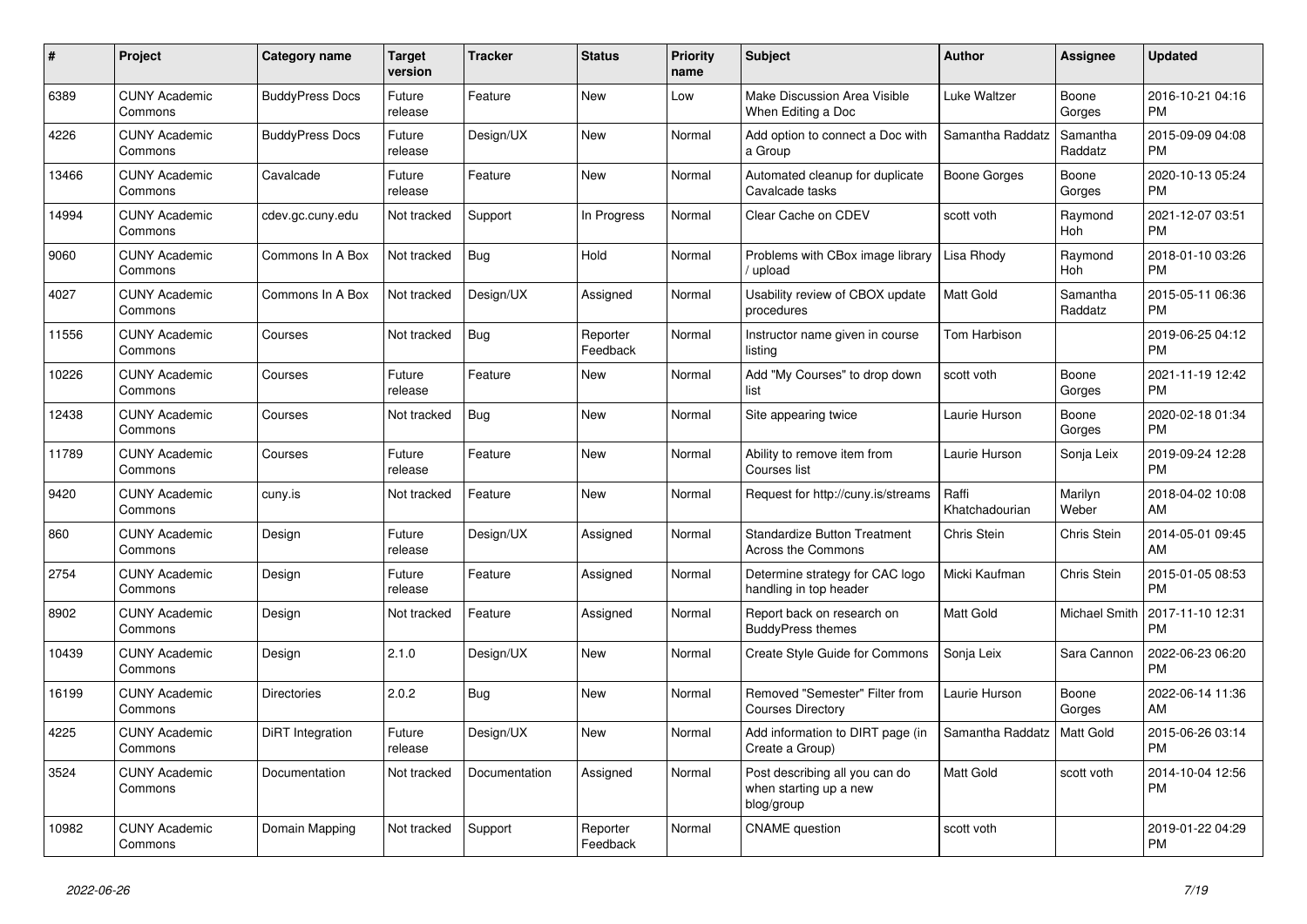| $\pmb{\#}$ | Project                         | Category name              | <b>Target</b><br>version | <b>Tracker</b> | <b>Status</b>        | <b>Priority</b><br>name | <b>Subject</b>                                                                    | Author                  | <b>Assignee</b> | <b>Updated</b>                |
|------------|---------------------------------|----------------------------|--------------------------|----------------|----------------------|-------------------------|-----------------------------------------------------------------------------------|-------------------------|-----------------|-------------------------------|
| 11493      | <b>CUNY Academic</b><br>Commons | Domain Mapping             | Not tracked              | Support        | Reporter<br>Feedback | Normal                  | Domain Mapping Request - Talia<br>Schaffer                                        | scott voth              | Matt Gold       | 2019-08-06 08:39<br>AM        |
| 14496      | <b>CUNY Academic</b><br>Commons | Domain Mapping             | Future<br>release        | Bug            | <b>New</b>           | Normal                  | Mapped domain SSO uses<br>third-party cookies                                     | Raymond Hoh             | Raymond<br>Hoh  | 2021-05-24 04:03<br><b>PM</b> |
| 1165       | <b>CUNY Academic</b><br>Commons | <b>Email Invitations</b>   | Future<br>release        | Feature        | Assigned             | Low                     | Allow saved lists of invitees under<br>Send Invites                               | Boone Gorges            | Boone<br>Gorges | 2015-11-09 06:03<br><b>PM</b> |
| 1166       | <b>CUNY Academic</b><br>Commons | <b>Email Invitations</b>   | Future<br>release        | Feature        | <b>New</b>           | Low                     | Better organizational tools for<br>Sent Invites                                   | <b>Boone Gorges</b>     | Boone<br>Gorges | 2015-11-09 06:02<br><b>PM</b> |
| 1167       | <b>CUNY Academic</b><br>Commons | <b>Email Invitations</b>   | Future<br>release        | Feature        | <b>New</b>           | Low                     | Allow email invitations to be<br>resent                                           | <b>Boone Gorges</b>     | Boone<br>Gorges | 2015-11-12 12:53<br>AM        |
| 5992       | <b>CUNY Academic</b><br>Commons | <b>Email Notifications</b> | Future<br>release        | Feature        | <b>New</b>           | Normal                  | Changing the From line of<br>autogenerated blog emails                            | Marilyn Weber           |                 | 2018-09-27 05:19<br><b>PM</b> |
| 9979       | <b>CUNY Academic</b><br>Commons | <b>Email Notifications</b> | Not tracked              | Bug            | Reporter<br>Feedback | Normal                  | Reports of slow email activation<br>emails                                        | <b>Matt Gold</b>        | Boone<br>Gorges | 2018-08-29 09:40<br><b>PM</b> |
| 12042      | <b>CUNY Academic</b><br>Commons | <b>Email Notifications</b> | Future<br>release        | Feature        | New                  | Normal                  | Improved error logging for BPGES   Boone Gorges<br>send queue                     |                         | Boone<br>Gorges | 2021-11-19 12:25<br><b>PM</b> |
| 15604      | <b>CUNY Academic</b><br>Commons | <b>Email Notifications</b> | Future<br>release        | Feature        | Assigned             | Normal                  | <b>Restructure Commons Group</b><br><b>Digest Email Messages</b>                  | <b>Matt Gold</b>        | Boone<br>Gorges | 2022-05-26 10:45<br>AM        |
| 333        | <b>CUNY Academic</b><br>Commons | <b>Email Notifications</b> | Future<br>release        | Feature        | Assigned             | Low                     | Delay Forum Notification Email<br>Delivery Until After Editing Period<br>Ends     | <b>Matt Gold</b>        | Raymond<br>Hoh  | 2015-11-09 06:01<br><b>PM</b> |
| 11971      | <b>CUNY Academic</b><br>Commons | <b>Email Notifications</b> | Future<br>release        | Bug            | Reporter<br>Feedback | Low                     | Pictures obscured in emailed post<br>notifications                                | Marilyn Weber           | Raymond<br>Hoh  | 2019-11-21 01:14<br><b>PM</b> |
| 11077      | <b>CUNY Academic</b><br>Commons | Events                     | Not tracked              | Feature        | Reporter<br>Feedback | Normal                  | Show event category description<br>in event list view                             | Raffi<br>Khatchadourian |                 | 2019-02-12 10:38<br><b>PM</b> |
| 3475       | <b>CUNY Academic</b><br>Commons | Events                     | Future<br>release        | Feature        | Assigned             | Normal                  | Request to add plugin to<br>streamline room<br>booking/appointment booking        | Naomi Barrettara        | Boone<br>Gorges | 2014-12-01 05:14<br><b>PM</b> |
| 4053       | <b>CUNY Academic</b><br>Commons | Events                     | Future<br>release        | Feature        | Assigned             | Normal                  | Create new tab for past events                                                    | <b>Matt Gold</b>        | Boone<br>Gorges | 2015-05-12 02:10<br><b>PM</b> |
| 4238       | <b>CUNY Academic</b><br>Commons | Events                     | Future<br>release        | Feature        | Assigned             | Normal                  | Copy Events to Other Groups?                                                      | Matt Gold               | Boone<br>Gorges | 2015-07-02 10:08<br>AM        |
| 4481       | <b>CUNY Academic</b><br>Commons | Events                     | Future<br>release        | Feature        | <b>New</b>           | Normal                  | Group admins/mods should have<br>the ability to unlink an event from<br>the group | <b>Boone Gorges</b>     | Boone<br>Gorges | 2017-04-24 03:53<br><b>PM</b> |
| 4592       | <b>CUNY Academic</b><br>Commons | Events                     | Future<br>release        | Design/UX      | <b>New</b>           | Normal                  | Event Creation - Venue Dropdown<br>Slow                                           | Samantha Raddatz        | Boone<br>Gorges | 2015-09-14 04:56<br>PM        |
| 4903       | <b>CUNY Academic</b><br>Commons | Events                     | Future<br>release        | Design/UX      | Assigned             | Normal                  | Improving visual appearance of<br>event calendars                                 | Matt Gold               | Boone<br>Gorges | 2016-10-13 11:51<br>AM        |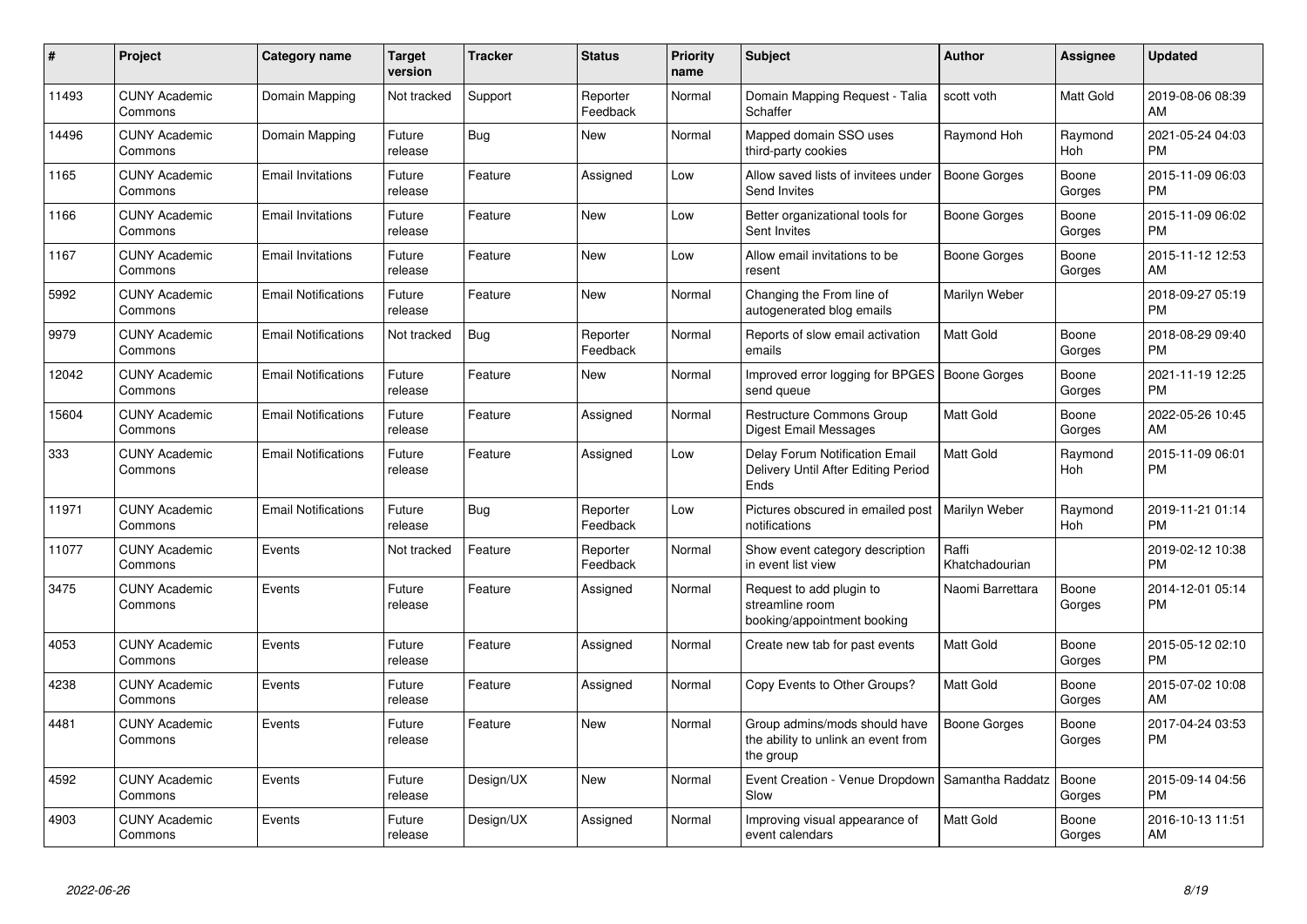| #     | Project                         | <b>Category name</b> | <b>Target</b><br>version | Tracker    | <b>Status</b>        | <b>Priority</b><br>name | Subject                                                                             | Author              | Assignee            | <b>Updated</b>                |
|-------|---------------------------------|----------------------|--------------------------|------------|----------------------|-------------------------|-------------------------------------------------------------------------------------|---------------------|---------------------|-------------------------------|
| 5696  | <b>CUNY Academic</b><br>Commons | Events               | Future<br>release        | Feature    | Assigned             | Normal                  | Events Calendar - display options<br>calendar aggregation                           | <b>Matt Gold</b>    | Boone<br>Gorges     | 2016-10-13 11:44<br>AM        |
| 11531 | <b>CUNY Academic</b><br>Commons | Events               | Future<br>release        | Feature    | New                  | Normal                  | Main Events calendar should<br>include non-public events that<br>user has access to | scott voth          | Boone<br>Gorges     | 2019-06-11 10:00<br>AM        |
| 4438  | <b>CUNY Academic</b><br>Commons | Events               | Future<br>release        | Bug        | Assigned             | Normal                  | Events Calendar - Export<br><b>Recurring Events</b>                                 | scott voth          | Daniel Jones        | 2016-05-23 04:25<br><b>PM</b> |
| 5016  | <b>CUNY Academic</b><br>Commons | Events               | Future<br>release        | Feature    | Assigned             | Low                     | Allow comments to be posted on<br>events                                            | Matt Gold           | Raymond<br>Hoh      | 2019-03-01 02:23<br><b>PM</b> |
| 6749  | <b>CUNY Academic</b><br>Commons | Events               | Future<br>release        | Bug        | <b>New</b>           | Low                     | BPEO iCal request can trigger<br>very large number of DB queries                    | Boone Gorges        | Raymond<br>Hoh      | 2016-11-15 10:09<br><b>PM</b> |
| 3580  | <b>CUNY Academic</b><br>Commons | Group Blogs          | Future<br>release        | Feature    | New                  | Normal                  | Multiple blogs per group                                                            | Boone Gorges        | Boone<br>Gorges     | 2018-02-20 02:02<br><b>PM</b> |
| 8756  | <b>CUNY Academic</b><br>Commons | Group Blogs          | Future<br>release        | Feature    | Hold                 | Normal                  | Connect multiple blogs to one<br>group?                                             | Matt Gold           | Boone<br>Gorges     | 2017-09-30 10:42<br>AM        |
| 653   | <b>CUNY Academic</b><br>Commons | Group Blogs          | Future<br>release        | Feature    | Assigned             | Normal                  | Redesign Integration of Groups<br>and Blogs                                         | Matt Gold           | Samantha<br>Raddatz | 2015-11-09 05:40<br><b>PM</b> |
| 5317  | <b>CUNY Academic</b><br>Commons | Group Blogs          | Not tracked              | <b>Bug</b> | Reporter<br>Feedback | Normal                  | Notifications of New Post Didn't<br>Come                                            | Luke Waltzer        | Samantha<br>Raddatz | 2016-03-21 10:41<br><b>PM</b> |
| 3080  | <b>CUNY Academic</b><br>Commons | <b>Group Files</b>   | Future<br>release        | Feature    | Assigned             | Low                     | Create a system to keep track of<br>file changes                                    | Matt Gold           | Boone<br>Gorges     | 2014-02-26 10:04<br><b>PM</b> |
| 12091 | <b>CUNY Academic</b><br>Commons | <b>Group Files</b>   | Future<br>release        | Feature    | <b>New</b>           | Normal                  | Improved pre-upload file<br>validation for bp-group-documents                       | Boone Gorges        | Boone<br>Gorges     | 2019-11-14 01:21<br><b>PM</b> |
| 3354  | <b>CUNY Academic</b><br>Commons | <b>Group Files</b>   | Future<br>release        | Feature    | Assigned             | Low                     | Allow Group Download of Multiple<br><b>Selected Files</b>                           | <b>Matt Gold</b>    | Chris Stein         | 2014-08-01 08:50<br>AM        |
| 1192  | <b>CUNY Academic</b><br>Commons | <b>Group Files</b>   | Future<br>release        | Feature    | Assigned             | Low                     | When posting group files, allow<br>users to add a category without<br>saving        | Matt Gold           | Raymond<br>Hoh      | 2015-11-09 05:53<br><b>PM</b> |
| 11834 | <b>CUNY Academic</b><br>Commons | <b>Group Files</b>   | Future<br>release        | Feature    | New                  | Normal                  | Improved tools for managing<br>group file folders                                   | Boone Gorges        | Sonja Leix          | 2019-09-06 03:55<br><b>PM</b> |
| 585   | <b>CUNY Academic</b><br>Commons | Group Forums         | Future<br>release        | Feature    | Assigned             | Normal                  | Merge Forum Topics                                                                  | Sarah Morgano       | Boone<br>Gorges     | 2011-07-06 04:11<br><b>PM</b> |
| 3193  | <b>CUNY Academic</b><br>Commons | Group Forums         | Future<br>release        | Feature    | Assigned             | Normal                  | bbPress 2.x dynamic roles and<br>RBE                                                | <b>Boone Gorges</b> | Boone<br>Gorges     | 2014-09-30 01:30<br>PM        |
| 3059  | <b>CUNY Academic</b><br>Commons | Group Forums         | Future<br>release        | Design/UX  | New                  | Normal                  | Forum Post Permissable Content<br><b>Explanatory Text</b>                           | <b>Chris Stein</b>  | Chris Stein         | 2015-04-02 11:27<br>AM        |
| 13199 | <b>CUNY Academic</b><br>Commons | Group Forums         | Future<br>release        | Feature    | New                  | Normal                  | Favoring Groups over bbPress<br>plugin                                              | Colin McDonald      | Colin<br>McDonald   | 2021-11-19 12:28<br><b>PM</b> |
| 5268  | <b>CUNY Academic</b><br>Commons | Group Forums         | Future<br>release        | Bug        | Assigned             | Normal                  | Long-time to post to multiple<br>groups                                             | Luke Waltzer        | Daniel Jones        | 2016-09-07 06:31<br><b>PM</b> |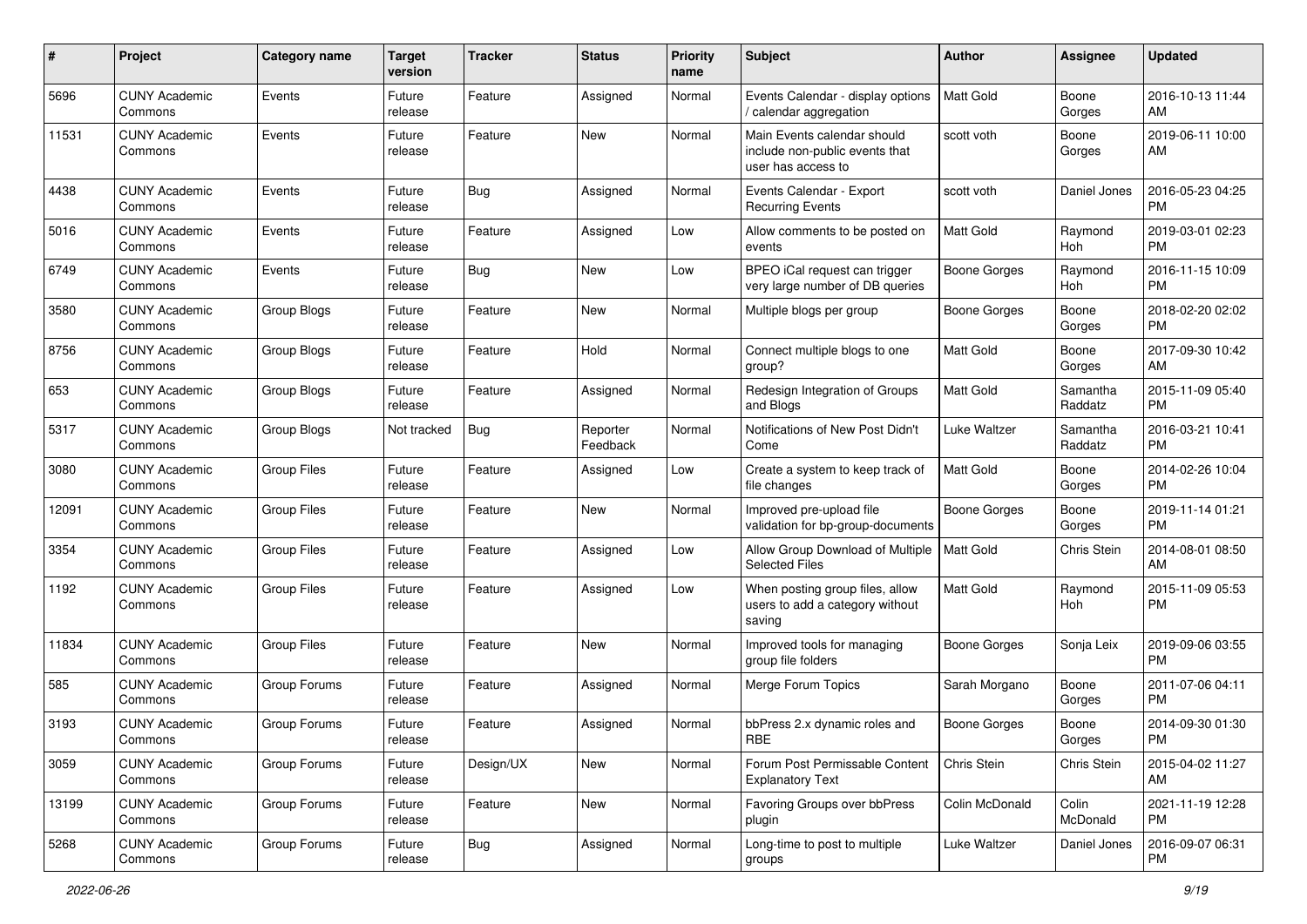| #     | Project                         | <b>Category name</b> | <b>Target</b><br>version | <b>Tracker</b> | <b>Status</b>        | <b>Priority</b><br>name | Subject                                                                                       | Author              | <b>Assignee</b>       | <b>Updated</b>                |
|-------|---------------------------------|----------------------|--------------------------|----------------|----------------------|-------------------------|-----------------------------------------------------------------------------------------------|---------------------|-----------------------|-------------------------------|
| 9835  | <b>CUNY Academic</b><br>Commons | Group Forums         | Future<br>release        | <b>Bug</b>     | Assigned             | Normal                  | add a "like" function?                                                                        | Marilyn Weber       | <b>Erik Trainer</b>   | 2018-06-05 01:49<br>PM        |
| 6392  | <b>CUNY Academic</b><br>Commons | Group Forums         | Future<br>release        | Design/UX      | Assigned             | Low                     | Composition/Preview Panes in<br>Forum Posts                                                   | Luke Waltzer        | Paige Dupont          | 2016-10-21 04:26<br><b>PM</b> |
| 3192  | <b>CUNY Academic</b><br>Commons | Group Forums         | Future<br>release        | Feature        | Assigned             | Normal                  | Customizable forum views for<br>bbPress 2.x group forums                                      | <b>Boone Gorges</b> | Raymond<br>Hoh        | 2015-11-09 12:47<br><b>PM</b> |
| 7928  | <b>CUNY Academic</b><br>Commons | Group Forums         | Not tracked              | Bug            | <b>New</b>           | Normal                  | Duplicate Forum post                                                                          | Luke Waltzer        | Raymond<br>Hoh        | 2017-04-11 09:27<br><b>PM</b> |
| 10659 | <b>CUNY Academic</b><br>Commons | Group Forums         | Future<br>release        | Feature        | Assigned             | Normal                  | Post to multiple groups via email                                                             | Matt Gold           | Raymond<br>Hoh        | 2018-11-15 12:54<br>AM        |
| 13328 | <b>CUNY Academic</b><br>Commons | Group Forums         | Not tracked              | Bug            | Reporter<br>Feedback | Normal                  | cross-posting in two related<br>groups                                                        | Marilyn Weber       | Raymond<br>Hoh        | 2020-09-15 10:39<br><b>PM</b> |
| 13358 | <b>CUNY Academic</b><br>Commons | Group Forums         | Future<br>release        | Feature        | New                  | Normal                  | Improved UI for group forum<br>threading settings                                             | Boone Gorges        | Raymond<br>Hoh        | 2021-11-19 12:27<br><b>PM</b> |
| 13457 | <b>CUNY Academic</b><br>Commons | Group Forums         | 2.0.2                    | Bug            | New                  | High                    | Forum post not sending<br>notifications                                                       | Filipa Calado       | Raymond<br><b>Hoh</b> | 2022-06-14 11:36<br>AM        |
| 4221  | <b>CUNY Academic</b><br>Commons | Group Forums         | Future<br>release        | Design/UX      | Assigned             | Normal                  | Add 'Number of Posts' display<br>option to Forum page                                         | Samantha Raddatz    | Samantha<br>Raddatz   | 2015-06-26 02:21<br><b>PM</b> |
| 2610  | <b>CUNY Academic</b><br>Commons | Group Invitations    | Future<br>release        | Feature        | Assigned             | Low                     | Request: Custom invitation<br>message to group invites                                        | local admin         | Boone<br>Gorges       | 2015-11-09 06:13<br><b>PM</b> |
| 3308  | <b>CUNY Academic</b><br>Commons | Group Invitations    | Future<br>release        | Feature        | Assigned             | Normal                  | Allow members to rescind group<br>invitations                                                 | <b>Matt Gold</b>    | Boone<br>Gorges       | 2015-04-01 08:53<br><b>PM</b> |
| 3419  | <b>CUNY Academic</b><br>Commons | Group Invitations    | 1.6.14                   | Bug            | Testing<br>Required  | Normal                  | Neatening the display of<br>messages on group requests                                        | Matt Gold           | Boone<br>Gorges       | 2014-09-01 09:29<br><b>PM</b> |
| 1456  | <b>CUNY Academic</b><br>Commons | Group Invitations    | Future<br>release        | Feature        | Reporter<br>Feedback | Low                     | Invite to Group Button from Profile   Matt Gold<br>Field                                      |                     | Samantha<br>Raddatz   | 2015-11-09 05:59<br><b>PM</b> |
| 13650 | <b>CUNY Academic</b><br>Commons | Group Library        | Future<br>release        | Feature        | New                  | Normal                  | Forum Attachments in Group<br>Library                                                         | Laurie Hurson       |                       | 2021-11-19 12:30<br><b>PM</b> |
| 13370 | <b>CUNY Academic</b><br>Commons | Group Library        | Future<br>release        | Feature        | <b>New</b>           | Normal                  | Library bulk deletion and folder<br>editing                                                   | Colin McDonald      | Boone<br>Gorges       | 2020-10-13 10:41<br>AM        |
| 14309 | <b>CUNY Academic</b><br>Commons | Group Library        | Future<br>release        | Feature        | New                  | Normal                  | Better handling of<br>bp_group_document file<br>download attempts when file is<br>not present | <b>Boone Gorges</b> | Boone<br>Gorges       | 2021-11-19 12:28<br>PM        |
| 1544  | <b>CUNY Academic</b><br>Commons | Groups (misc)        | Future<br>release        | Feature        | Reporter<br>Feedback | Normal                  | Group Filtering and Sorting                                                                   | Matt Gold           | Chris Stein           | 2019-03-01 02:25<br><b>PM</b> |
| 12446 | <b>CUNY Academic</b><br>Commons | Groups (misc)        | Future<br>release        | Feature        | Reporter<br>Feedback | Normal                  | Toggle default site to group forum<br>posting                                                 | Laurie Hurson       | Laurie Hurson         | 2020-03-10 11:57<br>AM        |
| 9015  | <b>CUNY Academic</b><br>Commons | Groups (misc)        | Not tracked              | Outreach       | Assigned             | Normal                  | Email group admins the email<br>addresses of their groups                                     | Matt Gold           | Matt Gold             | 2018-01-02 09:54<br>AM        |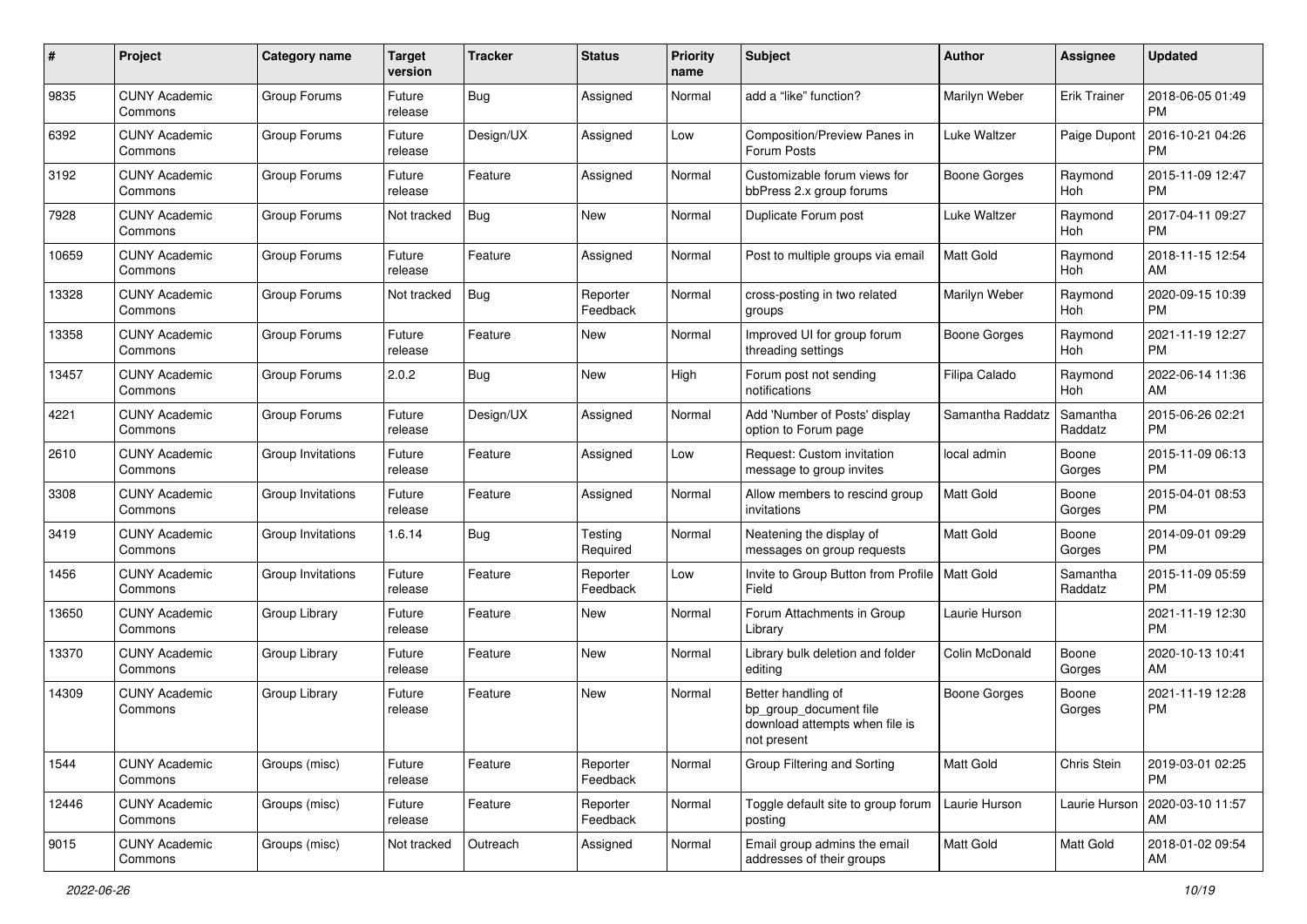| #     | Project                         | <b>Category name</b>           | <b>Target</b><br>version | <b>Tracker</b> | <b>Status</b>                       | <b>Priority</b><br>name | <b>Subject</b>                                                              | Author              | Assignee            | <b>Updated</b>                |
|-------|---------------------------------|--------------------------------|--------------------------|----------------|-------------------------------------|-------------------------|-----------------------------------------------------------------------------|---------------------|---------------------|-------------------------------|
| 7115  | <b>CUNY Academic</b><br>Commons | Groups (misc)                  | Future<br>release        | Feature        | Reporter<br>Feedback                | Normal                  | make licensing info clear during<br>group creation                          | <b>Matt Gold</b>    | Raymond<br>Hoh      | 2020-12-08 11:32<br>AM        |
| 481   | <b>CUNY Academic</b><br>Commons | Groups (misc)                  | Future<br>release        | Feature        | Assigned                            | Normal                  | ability to archive inactive groups<br>and blogs                             | Michael Mandiberg   | Samantha<br>Raddatz | 2015-11-09 05:56<br><b>PM</b> |
| 3458  | <b>CUNY Academic</b><br>Commons | Groups (misc)                  | Future<br>release        | Feature        | Assigned                            | Normal                  | Filter Members of Group by<br>Campus                                        | Michael Smith       | Samantha<br>Raddatz | 2014-09-26 08:32<br><b>PM</b> |
| 12392 | <b>CUNY Academic</b><br>Commons | Help/Codex                     | Not tracked              | Documentation  | <b>New</b>                          | Normal                  | <b>Updates to Common Commons</b><br>Questions on Help Page                  | scott voth          | Margaret<br>Galvan  | 2020-02-11 10:53<br>AM        |
| 11883 | <b>CUNY Academic</b><br>Commons | Help/Codex                     | Not tracked              | Support        | <b>New</b>                          | Normal                  | Need Embedding Help Page<br>Update (Tableau)                                | Anthony Wheeler     | scott voth          | 2019-09-24 08:49<br>AM        |
| 1888  | <b>CUNY Academic</b><br>Commons | Home Page                      | Future<br>release        | Feature        | Assigned                            | Normal                  | Refactor BP MPO Activity Filter to<br>support proper pagination             | Sarah Morgano       | Boone<br>Gorges     | 2014-05-01 07:11<br><b>PM</b> |
| 4980  | <b>CUNY Academic</b><br>Commons | Home Page                      | Future<br>release        | Feature        | Assigned                            | Normal                  | CAC Featured Content -- Adding<br>Randomization                             | Matt Gold           | Boone<br>Gorges     | 2016-12-12 03:01<br><b>PM</b> |
| 1983  | <b>CUNY Academic</b><br>Commons | Home Page                      | Future<br>release        | Feature        | Assigned                            | Low                     | Media Library integration with<br>Featured Content plugin                   | <b>Boone Gorges</b> | Dominic<br>Giglio   | 2014-03-17 10:34<br>AM        |
| 6995  | <b>CUNY Academic</b><br>Commons | Home Page                      | Not tracked              | <b>Bug</b>     | Assigned                            | Normal                  | member filter on homepage not<br>working                                    | <b>Matt Gold</b>    | Raymond<br>Hoh      | 2016-12-11 09:46<br><b>PM</b> |
| 16296 | <b>CUNY Academic</b><br>Commons | Home Page                      | 2.0.2                    | Bug            | Staged for<br>Production<br>Release | Normal                  | "Visit Profile" link on Member<br>Directory page doesn't work<br>properly   | Raymond Hoh         | Raymond<br>Hoh      | 2022-06-24 07:54<br><b>PM</b> |
| 10580 | <b>CUNY Academic</b><br>Commons | Information<br>Architecture    | Future<br>release        | Design/UX      | <b>New</b>                          | Normal                  | Primary nav item review                                                     | <b>Boone Gorges</b> | Sara Cannon         | 2021-11-19 12:37<br><b>PM</b> |
| 3230  | <b>CUNY Academic</b><br>Commons | Internal Tools and<br>Workflow | Not tracked              | Feature        | Assigned                            | High                    | Scripts for quicker<br>provisioning/updating of<br>development environments | <b>Boone Gorges</b> | Boone<br>Gorges     | 2016-01-26 04:54<br><b>PM</b> |
| 13891 | <b>CUNY Academic</b><br>Commons | Internal Tools and<br>Workflow | 2.1.0                    | Feature        | <b>New</b>                          | Normal                  | Migrate automated linting to<br>GitHub Actions                              | Boone Gorges        | Jeremy Felt         | 2022-05-26 10:45<br>AM        |
| 15194 | <b>CUNY Academic</b><br>Commons | Internal Tools and<br>Workflow | 2.1.0                    | Feature        | <b>New</b>                          | Normal                  | PHPCS sniff for un-restored<br>switch_to_blog() calls                       | <b>Boone Gorges</b> | Jeremy Felt         | 2022-05-26 10:45<br>AM        |
| 5234  | <b>CUNY Academic</b><br>Commons | Membership                     | Future<br>release        | Feature        | Assigned                            | Normal                  | Write Unconfirmed patch for WP                                              | <b>Boone Gorges</b> | Boone<br>Gorges     | 2016-10-24 11:18<br>AM        |
| 12382 | <b>CUNY Academic</b><br>Commons | Membership                     | Not tracked              | Support        | <b>New</b>                          | Normal                  | Email request change                                                        | Marilyn Weber       | Marilyn<br>Weber    | 2020-02-06 12:56<br>PM        |
| 3330  | <b>CUNY Academic</b><br>Commons | My Commons                     | Future<br>release        | Feature        | Assigned                            | Normal                  | "Commons Information" tool                                                  | <b>Boone Gorges</b> | Chris Stein         | 2014-09-22 08:46<br><b>PM</b> |
| 3517  | <b>CUNY Academic</b><br>Commons | My Commons                     | Future<br>release        | Feature        | Assigned                            | Normal                  | Mute/Unmute My Commons<br>updates                                           | Matt Gold           | Raymond<br>Hoh      | 2015-11-09 01:19<br>PM        |
| 3536  | <b>CUNY Academic</b><br>Commons | My Commons                     | Future<br>release        | Feature        | Assigned                            | Normal                  | Infinite Scroll on My Commons<br>page                                       | Matt Gold           | Raymond<br>Hoh      | 2015-04-13 04:42<br>PM        |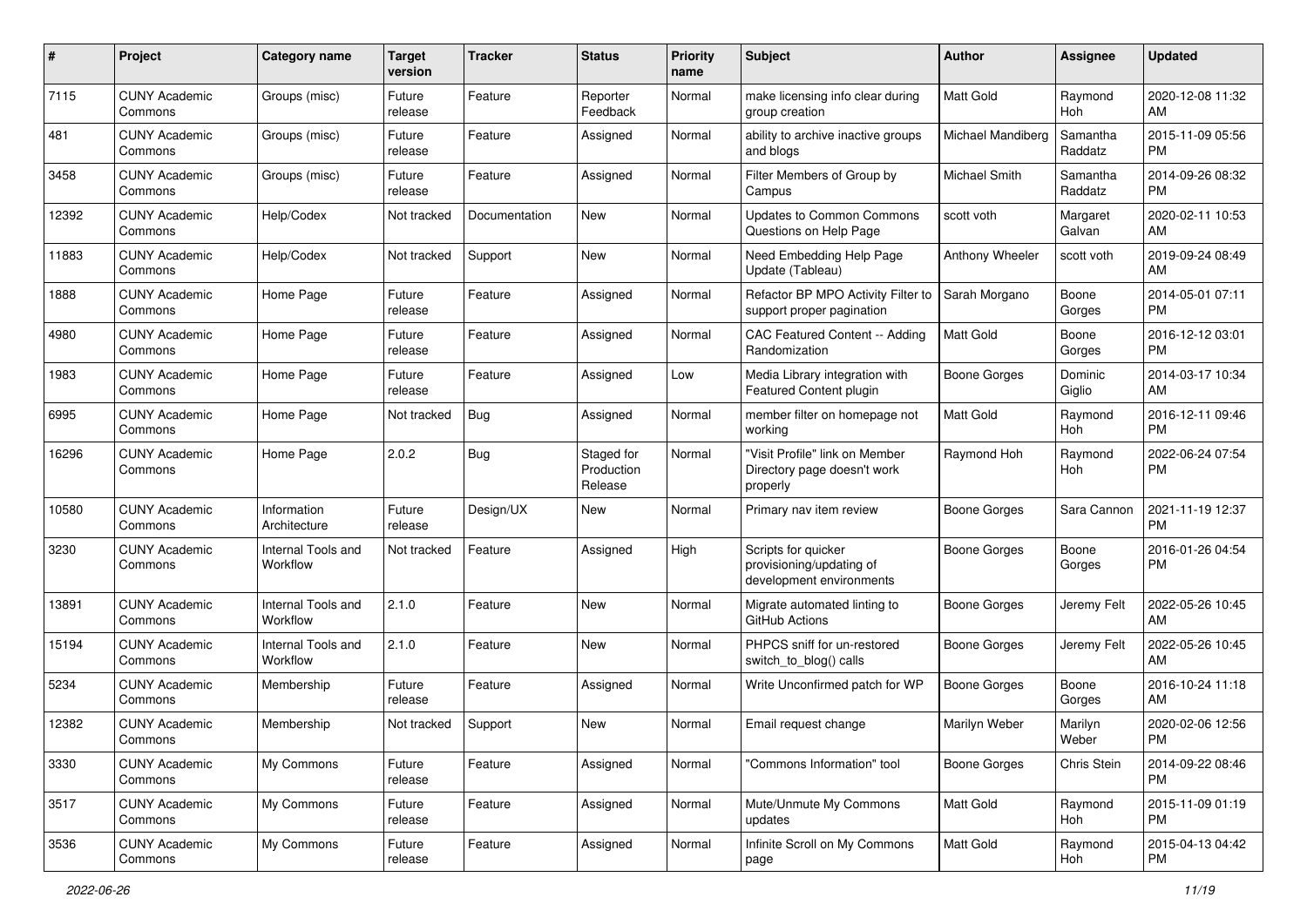| #     | <b>Project</b>                  | <b>Category name</b>    | <b>Target</b><br>version | Tracker       | <b>Status</b>        | <b>Priority</b><br>name | <b>Subject</b>                                                                             | <b>Author</b>           | Assignee              | <b>Updated</b>                |
|-------|---------------------------------|-------------------------|--------------------------|---------------|----------------------|-------------------------|--------------------------------------------------------------------------------------------|-------------------------|-----------------------|-------------------------------|
| 3577  | <b>CUNY Academic</b><br>Commons | My Commons              | Future<br>release        | Design/UX     | Assigned             | Normal                  | Replies to items in My Commons                                                             | <b>Matt Gold</b>        | Raymond<br>Hoh        | 2015-04-09 05:19<br><b>PM</b> |
| 4535  | <b>CUNY Academic</b><br>Commons | My Commons              | Future<br>release        | <b>Bug</b>    | <b>New</b>           | Low                     | My Commons filter issue                                                                    | scott voth              | Raymond<br><b>Hoh</b> | 2015-09-01 11:17<br>AM        |
| 3565  | <b>CUNY Academic</b><br>Commons | My Commons              | Not tracked              | Documentation | <b>New</b>           | Normal                  | Load Newest inconsistencies                                                                | Chris Stein             | scott voth            | 2015-11-09 01:16<br>РM        |
| 9895  | <b>CUNY Academic</b><br>Commons | Onboarding              | Future<br>release        | Feature       | Assigned             | Normal                  | Add "Accept Invitation"<br>link/button/function to Group<br>and/or Site invitation emails? | Luke Waltzer            | Boone<br>Gorges       | 2018-06-07 12:42<br><b>PM</b> |
| 9028  | <b>CUNY Academic</b><br>Commons | Onboarding              | Future<br>release        | Feature       | Assigned             | Normal                  | suggest groups to new members<br>during the registration process                           | Matt Gold               | Chris Stein           | 2018-10-24 12:34<br><b>PM</b> |
| 8440  | <b>CUNY Academic</b><br>Commons | Onboarding              | Not tracked              | Bug           | <b>New</b>           | Normal                  | Create Test Email Accounts for<br><b>Onboarding Project</b>                                | Stephen Real            | Stephen Real          | 2017-08-01 09:49<br><b>PM</b> |
| 5955  | <b>CUNY Academic</b><br>Commons | Outreach                | Future<br>release        | Feature       | Assigned             | Normal                  | Create auto-newsletter for<br>commons members                                              | Matt Gold               | Luke Waltzer          | 2016-08-30 10:34<br>AM        |
| 10794 | <b>CUNY Academic</b><br>Commons | Performance             | Not tracked              | Bug           | <b>New</b>           | Normal                  | Memcached connection<br>occasionally breaks                                                | Boone Gorges            | Boone<br>Gorges       | 2018-12-06 03:30<br><b>PM</b> |
| 14908 | <b>CUNY Academic</b><br>Commons | Performance             |                          | Bug           | <b>New</b>           | Normal                  | Stale object cache on cdev                                                                 | Raymond Hoh             | Boone<br>Gorges       | 2021-12-07 09:45<br>AM        |
| 15242 | <b>CUNY Academic</b><br>Commons | Performance             | Not tracked              | <b>Bug</b>    | Reporter<br>Feedback | Normal                  | Slugist site                                                                               | Raffi<br>Khatchadourian | Boone<br>Gorges       | 2022-02-07 11:14<br>AM        |
| 14787 | <b>CUNY Academic</b><br>Commons | <b>Plugin Packages</b>  | Future<br>release        | Feature       | <b>New</b>           | Normal                  | Creating a "Design" plugin<br>package                                                      | Laurie Hurson           | scott voth            | 2022-04-27 04:56<br>PM        |
| 2013  | <b>CUNY Academic</b><br>Commons | <b>Public Portfolio</b> | Future<br>release        | Feature       | Assigned             | Low                     | Have Profile Privacy Options<br>show up only for filled-in fields                          | Matt Gold               | Boone<br>Gorges       | 2015-11-09 06:09<br><b>PM</b> |
| 2753  | <b>CUNY Academic</b><br>Commons | <b>Public Portfolio</b> | Future<br>release        | Feature       | <b>New</b>           | Normal                  | Create actual actual tagification in<br>academic interests and other<br>fields             | Micki Kaufman           | Boone<br>Gorges       | 2015-01-05 08:52<br><b>PM</b> |
| 3042  | <b>CUNY Academic</b><br>Commons | <b>Public Portfolio</b> | Future<br>release        | Feature       | Assigned             | Normal                  | Browsing member interests                                                                  | Matt Gold               | Boone<br>Gorges       | 2015-03-21 09:04<br><b>PM</b> |
| 3048  | <b>CUNY Academic</b><br>Commons | <b>Public Portfolio</b> | Future<br>release        | Feature       | New                  | Low                     | Images for rich text profile fields                                                        | <b>Boone Gorges</b>     | Boone<br>Gorges       | 2014-02-19 12:56<br><b>PM</b> |
| 3220  | <b>CUNY Academic</b><br>Commons | <b>Public Portfolio</b> | Future<br>release        | Feature       | Assigned             | Normal                  | Add indent/outdent option to<br>Formatting Buttons on Profile<br>Page                      | Matt Gold               | Boone<br>Gorges       | 2014-05-21 10:39<br><b>PM</b> |
| 3768  | <b>CUNY Academic</b><br>Commons | <b>Public Portfolio</b> | Future<br>release        | Feature       | Assigned             | Normal                  | Institutions/Past positions on<br>public portfolios                                        | Matt Gold               | Boone<br>Gorges       | 2018-04-23 10:44<br>AM        |
| 11496 | <b>CUNY Academic</b><br>Commons | <b>Public Portfolio</b> | 1.15.2                   | Support       | New                  | Normal                  | Replace Twitter Icon on Member<br>Portfolio page                                           | scott voth              | Boone<br>Gorges       | 2019-06-06 01:03<br><b>PM</b> |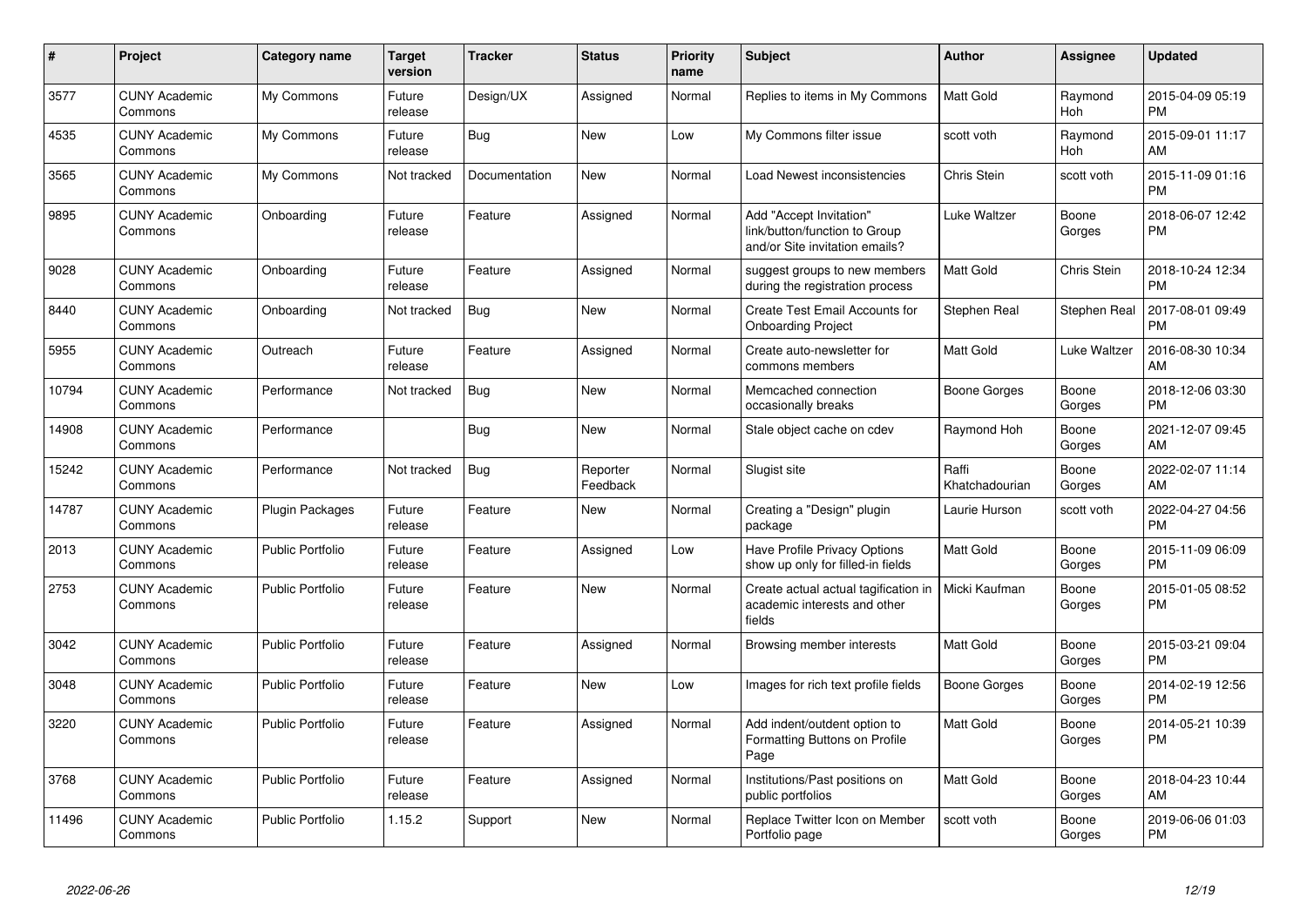| $\#$  | Project                         | <b>Category name</b>    | <b>Target</b><br>version | <b>Tracker</b> | <b>Status</b>        | <b>Priority</b><br>name | <b>Subject</b>                                                         | <b>Author</b>       | <b>Assignee</b>     | <b>Updated</b>                |
|-------|---------------------------------|-------------------------|--------------------------|----------------|----------------------|-------------------------|------------------------------------------------------------------------|---------------------|---------------------|-------------------------------|
| 14184 | <b>CUNY Academic</b><br>Commons | <b>Public Portfolio</b> | Future<br>release        | Feature        | <b>New</b>           | Normal                  | Centralized mechanism for storing<br>Campus affiliations               | <b>Boone Gorges</b> | Boone<br>Gorges     | 2022-01-04 11:35<br>AM        |
| 2832  | <b>CUNY Academic</b><br>Commons | Public Portfolio        | Future<br>release        | Feature        | Assigned             | Normal                  | Improve interface for (not)<br>auto-linking profile fields             | Boone Gorges        | Chris Stein         | 2015-01-05 08:52<br><b>PM</b> |
| 2881  | <b>CUNY Academic</b><br>Commons | <b>Public Portfolio</b> | Future<br>release        | Feature        | Assigned             | Normal                  | Redesign the UX for Profiles                                           | <b>Chris Stein</b>  | Chris Stein         | 2016-10-13 12:45<br><b>PM</b> |
| 3770  | <b>CUNY Academic</b><br>Commons | <b>Public Portfolio</b> | Future<br>release        | Feature        | Assigned             | Normal                  | Improve Layout/Formatting of<br>Positions Area on Public<br>Portfolios | <b>Matt Gold</b>    | Chris Stein         | 2015-04-01 09:17<br><b>PM</b> |
| 5827  | <b>CUNY Academic</b><br>Commons | <b>Public Portfolio</b> | Future<br>release        | Bug            | Assigned             | Normal                  | Academic Interests square<br>bracket links not working                 | scott voth          | Chris Stein         | 2016-08-11 11:59<br><b>PM</b> |
| 10354 | <b>CUNY Academic</b><br>Commons | <b>Public Portfolio</b> | Future<br>release        | Feature        | New                  | Normal                  | Opt out of Having a Profile Page                                       | scott voth          | Chris Stein         | 2020-05-12 10:43<br>AM        |
| 4253  | <b>CUNY Academic</b><br>Commons | <b>Public Portfolio</b> | Future<br>release        | Design/UX      | <b>New</b>           | Normal                  | Encourage users to add portfolio<br>content                            | Samantha Raddatz    | Samantha<br>Raddatz | 2015-07-07 11:32<br>AM        |
| 4404  | <b>CUNY Academic</b><br>Commons | <b>Public Portfolio</b> | Future<br>release        | Design/UX      | Assigned             | Normal                  | Change color of permissions info<br>on portfolio editing interface     | <b>Matt Gold</b>    | Samantha<br>Raddatz | 2015-08-11 05:28<br><b>PM</b> |
| 4622  | <b>CUNY Academic</b><br>Commons | <b>Public Portfolio</b> | Future<br>release        | Design/UX      | <b>New</b>           | Normal                  | <b>Profile Visibility Settings</b>                                     | Samantha Raddatz    | Samantha<br>Raddatz | 2015-09-21 12:18<br><b>PM</b> |
| 6014  | <b>CUNY Academic</b><br>Commons | Publicity               | Future<br>release        | Publicity      | Reporter<br>Feedback | Normal                  | Google search listing                                                  | <b>Matt Gold</b>    | Boone<br>Gorges     | 2016-09-21 03:48<br><b>PM</b> |
| 3509  | <b>CUNY Academic</b><br>Commons | Publicity               | 1.7                      | Publicity      | <b>New</b>           | Normal                  | Create 1.7 digital signage imagery   Micki Kaufman                     |                     | Marilyn<br>Weber    | 2014-10-01 12:40<br><b>PM</b> |
| 3506  | <b>CUNY Academic</b><br>Commons | Publicity               | 1.7                      | Publicity      | <b>New</b>           | Normal                  | Prepare 1.7 email messaging                                            | Micki Kaufman       | Micki<br>Kaufman    | 2014-10-01 12:36<br><b>PM</b> |
| 3510  | <b>CUNY Academic</b><br>Commons | Publicity               | 1.7                      | Publicity      | Assigned             | Normal                  | Post on the News Blog re: 'My<br>Commons'                              | Micki Kaufman       | Sarah<br>Morgano    | 2014-10-15 11:18<br>AM        |
| 3511  | <b>CUNY Academic</b><br>Commons | Publicity               | 1.7                      | Publicity      | Assigned             | Normal                  | Social media for 1.7                                                   | Micki Kaufman       | Sarah<br>Morgano    | 2014-10-14 03:32<br><b>PM</b> |
| 6115  | <b>CUNY Academic</b><br>Commons | Publicity               | Not tracked              | Feature        | Assigned             | Normal                  | create digital signage for GC                                          | <b>Matt Gold</b>    | scott voth          | 2016-10-11 10:09<br><b>PM</b> |
| 12247 | <b>CUNY Academic</b><br>Commons | Publicity               | Not tracked              | Support        | <b>New</b>           | Normal                  | Screenshot of First Commons<br>Homepage                                | scott voth          | scott voth          | 2020-01-14 12:08<br><b>PM</b> |
| 9643  | <b>CUNY Academic</b><br>Commons | Publicity               | Not tracked              | Feature        | <b>New</b>           | Normal                  | Create a page on the Commons<br>for logos etc.                         | Stephen Real        | <b>Stephen Real</b> | 2018-04-24 10:53<br>AM        |
| 11945 | <b>CUNY Academic</b><br>Commons | Reckoning               | Future<br>release        | Feature        | Reporter<br>Feedback | Normal                  | Add Comments bubble to<br>Reckoning views                              | Boone Gorges        | Boone<br>Gorges     | 2019-11-12 05:14<br><b>PM</b> |
| 3615  | <b>CUNY Academic</b><br>Commons | Redmine                 | Not tracked              | Feature        | <b>New</b>           | Low                     | Create Redmine issues via email                                        | Dominic Giglio      | Boone<br>Gorges     | 2017-11-16 11:36<br>AM        |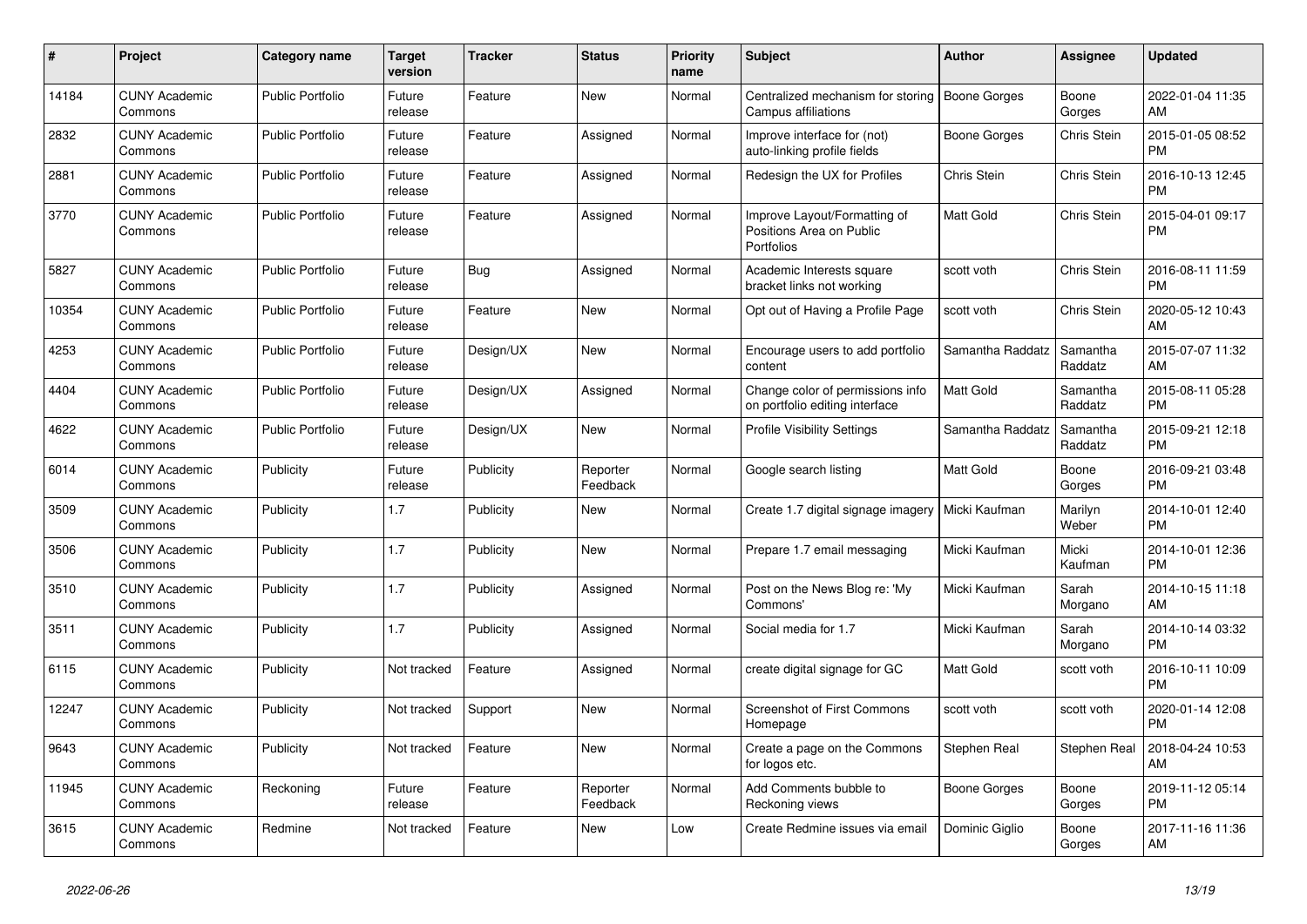| $\pmb{\#}$ | <b>Project</b>                  | Category name            | <b>Target</b><br>version | <b>Tracker</b> | <b>Status</b>                       | <b>Priority</b><br>name | <b>Subject</b>                                                    | <b>Author</b>       | <b>Assignee</b>       | <b>Updated</b>                |
|------------|---------------------------------|--------------------------|--------------------------|----------------|-------------------------------------|-------------------------|-------------------------------------------------------------------|---------------------|-----------------------|-------------------------------|
| 940        | <b>CUNY Academic</b><br>Commons | Redmine                  | Future<br>release        | Feature        | Assigned                            | Low                     | Communication with users after<br>releases                        | <b>Matt Gold</b>    | Dominic<br>Giglio     | 2012-09-09 04:36<br><b>PM</b> |
| 10273      | <b>CUNY Academic</b><br>Commons | Registration             | Not tracked              | Support        | Reporter<br>Feedback                | Normal                  | users combining CF and campus<br>address                          | Marilyn Weber       |                       | 2019-09-18 10:58<br>AM        |
| 11860      | <b>CUNY Academic</b><br>Commons | Registration             | Future<br>release        | Feature        | New                                 | Normal                  | Ensure Students Are Aware They<br>Can Use Aliases At Registration | scott voth          |                       | 2019-09-24 08:46<br>AM        |
| 370        | <b>CUNY Academic</b><br>Commons | Registration             | Future<br>release        | Feature        | Assigned                            | High                    | <b>Guest Accounts</b>                                             | Matt Gold           | <b>Matt Gold</b>      | 2015-04-09 09:33<br><b>PM</b> |
| 308        | <b>CUNY Academic</b><br>Commons | Registration             | Future<br>release        | Feature        | New                                 | Normal                  | Group recommendations for<br>signup process                       | Boone Gorges        | Samantha<br>Raddatz   | 2015-11-09 05:07<br><b>PM</b> |
| 5225       | <b>CUNY Academic</b><br>Commons | Registration             | Future<br>release        | Feature        | Assigned                            | Normal                  | On-boarding Issues                                                | Luke Waltzer        | Samantha<br>Raddatz   | 2016-02-12 02:58<br><b>PM</b> |
| 3369       | <b>CUNY Academic</b><br>Commons | Reply By Email           | Not tracked              | Outreach       | Hold                                | Normal                  | Release reply by email to WP<br>plugin directory                  | <b>Matt Gold</b>    | Raymond<br><b>Hoh</b> | 2016-03-01 12:46<br><b>PM</b> |
| 6671       | <b>CUNY Academic</b><br>Commons | Reply By Email           | Not tracked              | Bug            | Assigned                            | Normal                  | 'Post too often" RBE error<br>message                             | <b>Matt Gold</b>    | Raymond<br>Hoh        | 2016-11-11 09:55<br>AM        |
| 8976       | <b>CUNY Academic</b><br>Commons | Reply By Email           | Not tracked              | Feature        | Assigned                            | Normal                  | Package RBE new topics<br>posting?                                | <b>Matt Gold</b>    | Raymond<br>Hoh        | 2017-12-04 02:34<br><b>PM</b> |
| 8991       | <b>CUNY Academic</b><br>Commons | Reply By Email           | Not tracked              | Bug            | Hold                                | Normal                  | RBE duplicate email message<br>issue                              | <b>Matt Gold</b>    | Raymond<br><b>Hoh</b> | 2018-02-18 08:53<br><b>PM</b> |
| 13430      | <b>CUNY Academic</b><br>Commons | Reply By Email           | Not tracked              | Bug            | <b>New</b>                          | Normal                  | Delay in RBE                                                      | Luke Waltzer        | Raymond<br>Hoh        | 2020-10-13 11:16<br>AM        |
| 16177      | <b>CUNY Academic</b><br>Commons | Reply By Email           |                          | <b>Bug</b>     | New                                 | Normal                  | Switch to Inbound mode for RBE                                    | Raymond Hoh         | Raymond<br>Hoh        | 2022-05-30 04:32<br><b>PM</b> |
| 3002       | <b>CUNY Academic</b><br>Commons | Search                   | Future<br>release        | Feature        | Assigned                            | Normal                  | Overhaul CAC search by using<br>external search appliance         | <b>Boone Gorges</b> | Boone<br>Gorges       | 2020-07-15 03:05<br><b>PM</b> |
| 3662       | <b>CUNY Academic</b><br>Commons | <b>SEO</b>               | Future<br>release        | Feature        | Assigned                            | Normal                  | Duplicate Content/SEO/Google<br>issues                            | <b>Matt Gold</b>    | Raymond<br>Hoh        | 2015-04-13 04:37<br><b>PM</b> |
| 9729       | <b>CUNY Academic</b><br>Commons | <b>SEO</b>               | Not tracked              | Support        | <b>New</b>                          | Normal                  | 503 Errors showing on<br>newlaborforum.cuny.edu                   | Diane Krauthamer    | Raymond<br>Hoh        | 2018-05-22 04:48<br><b>PM</b> |
| 13048      | <b>CUNY Academic</b><br>Commons | Shortcodes and<br>embeds | Future<br>release        | Feature        | <b>New</b>                          | Normal                  | Jupyter Notebooks support                                         | Boone Gorges        |                       | 2020-07-14 11:46<br>AM        |
| 13331      | <b>CUNY Academic</b><br>Commons | Site cloning             | Future<br>release        | Bug            | <b>New</b>                          | Normal                  | Combine Site Template and<br>Clone operations                     | Boone Gorges        | Jeremy Felt           | 2021-11-19 12:39<br><b>PM</b> |
| 16291      | <b>CUNY Academic</b><br>Commons | Site cloning             | 2.0.2                    | Support        | Staged for<br>Production<br>Release | Normal                  | Images coming up blank in Media<br>Library                        | Marilyn Weber       | Raymond<br>Hoh        | 2022-06-23 08:28<br><b>PM</b> |
| 5199       | <b>CUNY Academic</b><br>Commons | Social Paper             | Future<br>release        | Feature        | <b>New</b>                          | Normal                  | add tables to the SP editor                                       | Marilyn Weber       |                       | 2016-10-24 11:27<br>AM        |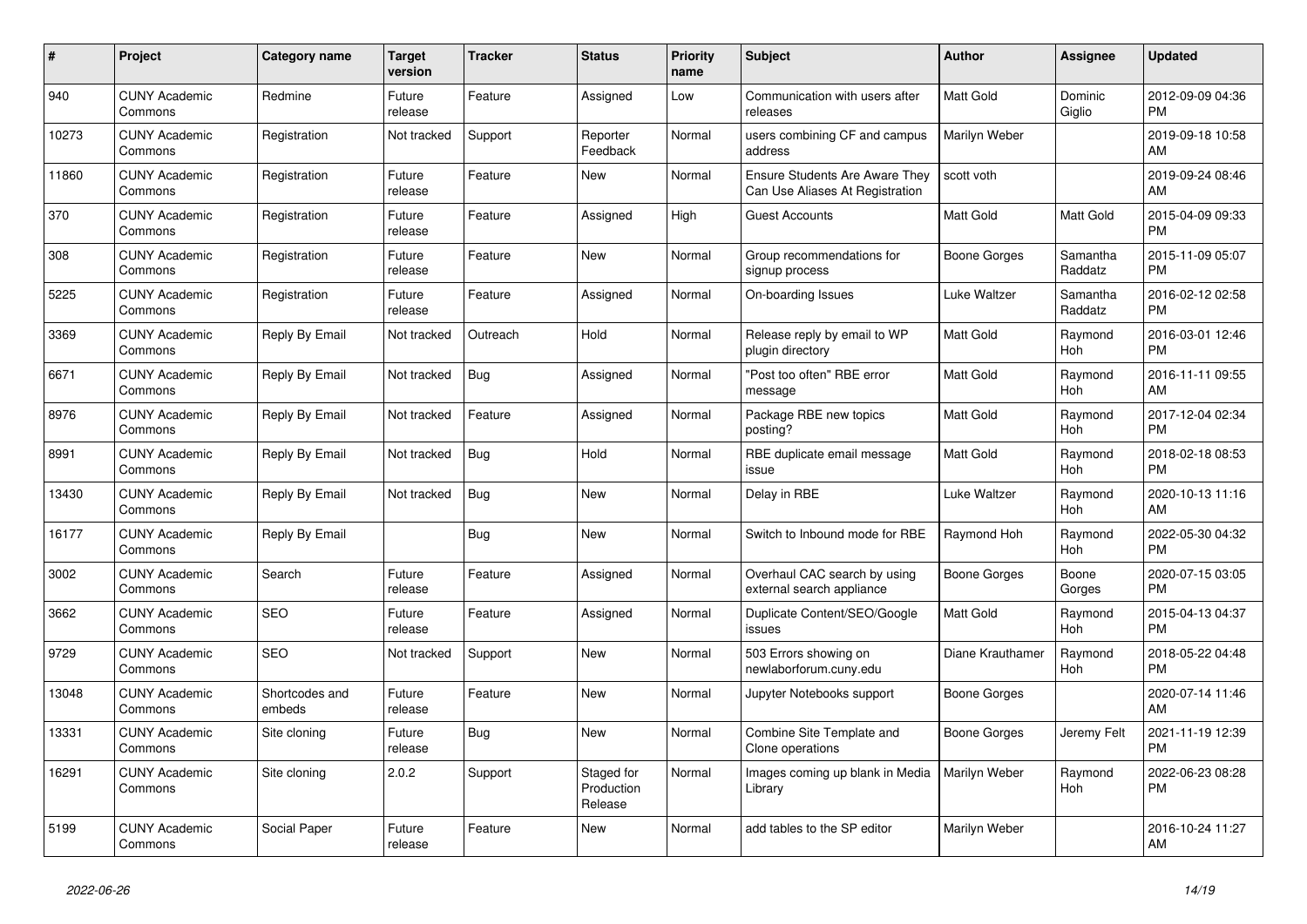| #     | Project                         | <b>Category name</b>    | <b>Target</b><br>version | <b>Tracker</b> | <b>Status</b>        | <b>Priority</b><br>name | <b>Subject</b>                                                                                                                                        | <b>Author</b>           | <b>Assignee</b>     | <b>Updated</b>                |
|-------|---------------------------------|-------------------------|--------------------------|----------------|----------------------|-------------------------|-------------------------------------------------------------------------------------------------------------------------------------------------------|-------------------------|---------------------|-------------------------------|
| 5205  | <b>CUNY Academic</b><br>Commons | Social Paper            | Future<br>release        | Feature        | <b>New</b>           | Normal                  | Social Paper folders                                                                                                                                  | Marilyn Weber           |                     | 2016-02-11 10:24<br><b>PM</b> |
| 5488  | <b>CUNY Academic</b><br>Commons | Social Paper            | Future<br>release        | Bug            | <b>New</b>           | Normal                  | Add a "last edited by" field to<br>Social Paper group directories                                                                                     | <b>Boone Gorges</b>     |                     | 2016-04-21 10:05<br><b>PM</b> |
| 5489  | <b>CUNY Academic</b><br>Commons | Social Paper            | Future<br>release        | Feature        | New                  | Normal                  | Asc/desc sorting for Social Paper<br>directories                                                                                                      | <b>Boone Gorges</b>     |                     | 2016-04-21 10:06<br><b>PM</b> |
| 13975 | <b>CUNY Academic</b><br>Commons | Social Paper            | Not tracked              | Support        | Reporter<br>Feedback | Normal                  | can't approve comments on<br>Social Paper paper                                                                                                       | Marilyn Weber           |                     | 2021-02-12 09:33<br>AM        |
| 5052  | <b>CUNY Academic</b><br>Commons | Social Paper            | Future<br>release        | Feature        | <b>New</b>           | Low                     | Sentence by sentence or line by<br>line comments (SP suggestion #3)                                                                                   | Marilyn Weber           | Boone<br>Gorges     | 2016-02-11 10:24<br><b>PM</b> |
| 5182  | <b>CUNY Academic</b><br>Commons | Social Paper            | Future<br>release        | Design/UX      | <b>New</b>           | Normal                  | "Publishing" a private paper on<br>social paper?                                                                                                      | Raffi<br>Khatchadourian | Boone<br>Gorges     | 2016-10-13 04:12<br><b>PM</b> |
| 7663  | <b>CUNY Academic</b><br>Commons | Social Paper            | Future<br>release        | Bug            | <b>New</b>           | Normal                  | Social Paper notifications not<br>formatted correctly on secondary<br>sites                                                                           | <b>Boone Gorges</b>     | Boone<br>Gorges     | 2018-04-16 03:52<br><b>PM</b> |
| 7981  | <b>CUNY Academic</b><br>Commons | Social Paper            | Future<br>release        | <b>Bug</b>     | New                  | Normal                  | Social Paper comments should<br>not go to spam                                                                                                        | Luke Waltzer            | Boone<br>Gorges     | 2018-04-16 03:52<br><b>PM</b> |
| 8898  | <b>CUNY Academic</b><br>Commons | Social Paper            | Not tracked              | Feature        | Assigned             | Normal                  | Usage data on docs and social<br>paper                                                                                                                | Matt Gold               | <b>Matt Gold</b>    | 2017-11-16 11:32<br>AM        |
| 5282  | <b>CUNY Academic</b><br>Commons | Social Paper            | Future<br>release        | <b>Bug</b>     | New                  | Normal                  | Replying via email directs to<br>paper but not individual comment.                                                                                    | Marilyn Weber           | Raymond<br>Hoh      | 2016-03-02 01:48<br><b>PM</b> |
| 5050  | <b>CUNY Academic</b><br>Commons | Social Paper            | Future<br>release        | Feature        | New                  | Low                     | Making comments visible in SP<br>editing mode (SP suggestion #1)                                                                                      | Marilyn Weber           | Samantha<br>Raddatz | 2019-09-17 11:10<br><b>PM</b> |
| 5053  | <b>CUNY Academic</b><br>Commons | Social Paper            | Future<br>release        | Feature        | New                  | Low                     | Scrollable menu to add readers<br>(SP suggestion #4)                                                                                                  | Marilyn Weber           | Samantha<br>Raddatz | 2016-04-21 05:21<br><b>PM</b> |
| 5058  | <b>CUNY Academic</b><br>Commons | Social Paper            | Future<br>release        | Feature        | <b>New</b>           | Low                     | Can there be a clearer signal that<br>even when comments have<br>already been made you add<br>comments by clicking on the side?<br>(SP suggestion #5) | Marilyn Weber           | Samantha<br>Raddatz | 2016-02-11 10:24<br><b>PM</b> |
| 5183  | <b>CUNY Academic</b><br>Commons | Social Paper            | Future<br>release        | Design/UX      | <b>New</b>           | Normal                  | Creating a new paper when<br>viewing an existing paper                                                                                                | Raffi<br>Khatchadourian | Samantha<br>Raddatz | 2016-02-02 12:09<br>PM        |
| 5397  | <b>CUNY Academic</b><br>Commons | Social Paper            | Future<br>release        | Feature        | New                  | Normal                  | frustrating to have to<br>enable/disable in SP                                                                                                        | Marilyn Weber           | Samantha<br>Raddatz | 2016-04-20 03:39<br>PM        |
| 14439 | <b>CUNY Academic</b><br>Commons | Spam/Spam<br>Prevention | 2.0.2                    | Support        | Assigned             | Normal                  | Aprroved comments held for<br>moderation                                                                                                              | Laurie Hurson           | Raymond<br>Hoh      | 2022-06-14 11:36<br>AM        |
| 6426  | <b>CUNY Academic</b><br>Commons | Spam/Spam<br>Prevention | Future<br>release        | Feature        | Assigned             | Normal                  | Force captcha on all comments?                                                                                                                        | Matt Gold               | <b>Tahir Butt</b>   | 2016-10-24 02:06<br><b>PM</b> |
| 8666  | <b>CUNY Academic</b><br>Commons | Teaching                | Not tracked              | Documentation  | Assigned             | Normal                  | Create Teaching on the<br>Commons Resource Page                                                                                                       | Matt Gold               | Laurie Hurson       | 2019-09-23 03:16<br>PM        |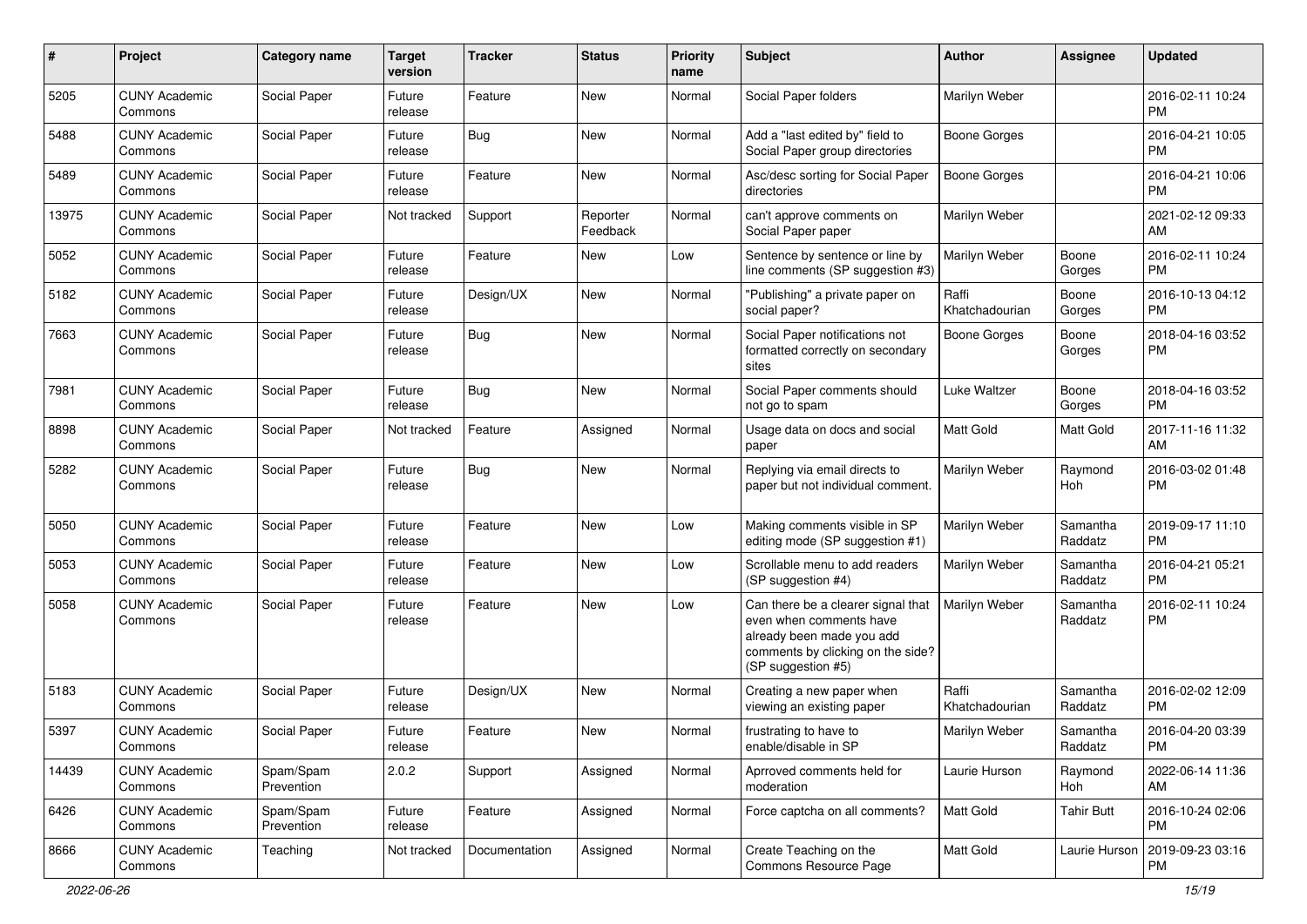| $\pmb{\#}$ | <b>Project</b>                  | Category name          | <b>Target</b><br>version | <b>Tracker</b> | <b>Status</b>        | <b>Priority</b><br>name | <b>Subject</b>                                                                                               | Author              | <b>Assignee</b>     | <b>Updated</b>                |
|------------|---------------------------------|------------------------|--------------------------|----------------|----------------------|-------------------------|--------------------------------------------------------------------------------------------------------------|---------------------|---------------------|-------------------------------|
| 3090       | <b>CUNY Academic</b><br>Commons | Twitter page           | Future<br>release        | Feature        | Assigned             | Normal                  | Prevent Retweets from showing<br>up on Commons twitter page                                                  | <b>Matt Gold</b>    | <b>Tahir Butt</b>   | 2016-10-24 11:31<br>AM        |
| 6298       | <b>CUNY Academic</b><br>Commons | <b>User Experience</b> | Not tracked              | Design/UX      | Assigned             | Normal                  | Examine data from survey                                                                                     | <b>Matt Gold</b>    | Margaret<br>Galvan  | 2016-10-14 12:16<br><b>PM</b> |
| 3473       | <b>CUNY Academic</b><br>Commons | <b>User Experience</b> | Future<br>release        | Feature        | Assigned             | Normal                  | Commons profile: Add help info<br>about "Positions" replacing "title"                                        | Keith Miyake        | Samantha<br>Raddatz | 2015-11-09 02:28<br><b>PM</b> |
| 4661       | <b>CUNY Academic</b><br>Commons | <b>User Experience</b> | Future<br>release        | <b>Bug</b>     | Assigned             | Normal                  | Simplify Events text                                                                                         | <b>Matt Gold</b>    | Samantha<br>Raddatz | 2015-10-02 09:06<br><b>PM</b> |
| 4222       | <b>CUNY Academic</b><br>Commons | <b>User Experience</b> | Future<br>release        | Design/UX      | <b>New</b>           | Normal                  | Add information to 'Delete<br>Account' page                                                                  | Samantha Raddatz    | scott voth          | 2015-06-26 11:35<br>AM        |
| 5316       | <b>CUNY Academic</b><br>Commons | <b>User Experience</b> | Future<br>release        | Feature        | Assigned             | Normal                  | Prompt user email address<br>updates                                                                         | Matt Gold           | Stephen Real        | 2016-12-21 03:30<br><b>PM</b> |
| 8675       | <b>CUNY Academic</b><br>Commons | <b>User Onboarding</b> | Future<br>release        | Bug            | Reporter<br>Feedback | Low                     | Add new User search screen calls<br>for the input of email address but<br>doesn't work with one              | Paul Hebert         | Boone<br>Gorges     | 2017-10-11 11:17<br>AM        |
| 9941       | <b>CUNY Academic</b><br>Commons | Wiki                   | Not tracked              | Support        | Assigned             | Normal                  | Wiki functionality                                                                                           | <b>Matt Gold</b>    | Boone<br>Gorges     | 2018-06-26 10:57<br>AM        |
| 11386      | <b>CUNY Academic</b><br>Commons | WordPress - Media      | Not tracked              | Support        | Reporter<br>Feedback | Normal                  | disappearing images                                                                                          | scott voth          | Boone<br>Gorges     | 2019-05-14 10:32<br>AM        |
| 11449      | <b>CUNY Academic</b><br>Commons | WordPress - Media      | Not tracked              | Support        | Reporter<br>Feedback | Normal                  | Cloning Media Library for JITP<br>from Staging to Production Site                                            | Patrick DeDauw      | Boone<br>Gorges     | 2019-05-13 12:00<br><b>PM</b> |
| 14483      | <b>CUNY Academic</b><br>Commons | WordPress - Media      | Not tracked              | Bug            | Reporter<br>Feedback | Normal                  | <b>Wordpress PDF Embed Stopped</b><br>Working after JITP Media Clone                                         | Patrick DeDauw      | Boone<br>Gorges     | 2021-05-20 01:51<br><b>PM</b> |
| 15978      | <b>CUNY Academic</b><br>Commons | WordPress - Media      | 2.0.2                    | Support        | Reporter<br>Feedback | Normal                  | tex files?                                                                                                   | Marilyn Weber       | Raymond<br>Hoh      | 2022-06-14 11:36<br>AM        |
| 6332       | <b>CUNY Academic</b><br>Commons | WordPress (misc)       | Future<br>release        | Feature        | <b>New</b>           | Normal                  | Allow uploaded files to be marked<br>as private in an ad hoc way                                             | <b>Boone Gorges</b> |                     | 2016-10-17 11:41<br><b>PM</b> |
| 6755       | <b>CUNY Academic</b><br>Commons | WordPress (misc)       | Future<br>release        | Bug            | <b>New</b>           | Normal                  | Cannot Deactivate Plugin                                                                                     | Laura Kane          |                     | 2016-11-16 01:12<br><b>PM</b> |
| 10380      | <b>CUNY Academic</b><br>Commons | WordPress (misc)       | Future<br>release        | Feature        | In Progress          | Normal                  | Remove blacklisted plugins                                                                                   | Boone Gorges        |                     | 2022-04-26 12:00<br><b>PM</b> |
| 11024      | <b>CUNY Academic</b><br>Commons | WordPress (misc)       | Future<br>release        | <b>Bug</b>     | <b>New</b>           | Normal                  | Subsites should not show "you<br>should update your .htaccess<br>now" notice after permalink<br>setting save | <b>Boone Gorges</b> |                     | 2019-01-28 01:35<br><b>PM</b> |
| 11843      | <b>CUNY Academic</b><br>Commons | WordPress (misc)       | Future<br>release        | Design/UX      | New                  | Normal                  | Tweaking the Gutenberg Editor<br>Interface                                                                   | Laurie Hurson       |                     | 2022-04-26 12:00<br><b>PM</b> |
| 14074      | <b>CUNY Academic</b><br>Commons | WordPress (misc)       | Not tracked              | Support        | Reporter<br>Feedback | Normal                  | page password protection<br>problem                                                                          | Marilyn Weber       |                     | 2021-03-02 11:03<br>AM        |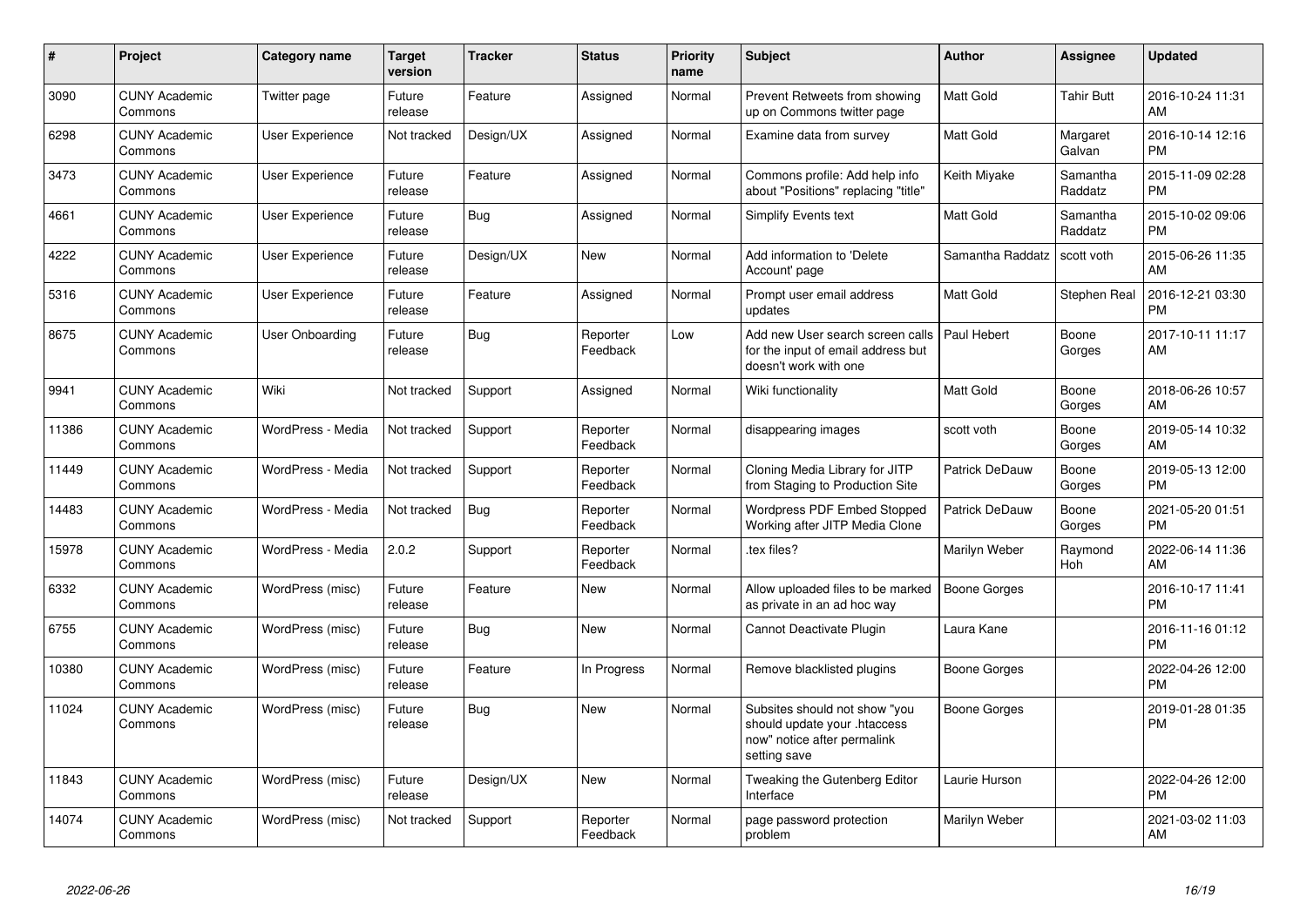| #     | Project                         | Category name    | Target<br>version | <b>Tracker</b> | <b>Status</b>        | <b>Priority</b><br>name | <b>Subject</b>                                                                            | <b>Author</b>           | Assignee            | <b>Updated</b>                |
|-------|---------------------------------|------------------|-------------------|----------------|----------------------|-------------------------|-------------------------------------------------------------------------------------------|-------------------------|---------------------|-------------------------------|
| 16255 | <b>CUNY Academic</b><br>Commons | WordPress (misc) |                   | <b>Bug</b>     | <b>New</b>           | Normal                  | Need to define 'MULTISITE'<br>constant in wp-config.php                                   | Raymond Hoh             |                     | 2022-06-19 09:31<br>AM        |
| 287   | <b>CUNY Academic</b><br>Commons | WordPress (misc) | Future<br>release | Feature        | Assigned             | Normal                  | Create troubleshooting tool for<br>account sign-up                                        | <b>Matt Gold</b>        | Boone<br>Gorges     | 2015-11-09 06:17<br><b>PM</b> |
| 1508  | <b>CUNY Academic</b><br>Commons | WordPress (misc) | Future<br>release | Feature        | Assigned             | Normal                  | Share login cookies across<br>mapped domains                                              | Boone Gorges            | Boone<br>Gorges     | 2012-07-02 12:12<br><b>PM</b> |
| 3759  | <b>CUNY Academic</b><br>Commons | WordPress (misc) | Future<br>release | Feature        | Assigned             | Normal                  | Review Interface for Adding Users<br>to Blogs                                             | Matt Gold               | Boone<br>Gorges     | 2015-03-24 05:52<br><b>PM</b> |
| 10040 | <b>CUNY Academic</b><br>Commons | WordPress (misc) | Not tracked       | Bug            | Reporter<br>Feedback | Normal                  | User doesn't see full list of themes   Matt Gold                                          |                         | Boone<br>Gorges     | 2018-07-25 10:12<br>AM        |
| 13835 | <b>CUNY Academic</b><br>Commons | WordPress (misc) | Future<br>release | Feature        | <b>New</b>           | Normal                  | Allow OneSearch widget to have<br>'CUNY' as campus                                        | Boone Gorges            | Boone<br>Gorges     | 2021-11-19 12:39<br><b>PM</b> |
| 14113 | <b>CUNY Academic</b><br>Commons | WordPress (misc) | Future<br>release | Bug            | Hold                 | Normal                  | Block Editor Not Working on this<br>page - Json error                                     | scott voth              | Boone<br>Gorges     | 2021-03-05 11:01<br>AM        |
| 15767 | <b>CUNY Academic</b><br>Commons | WordPress (misc) |                   | Support        | <b>New</b>           | Normal                  | Site loading slowly                                                                       | scott voth              | Boone<br>Gorges     | 2022-04-04 08:56<br>PM        |
| 365   | <b>CUNY Academic</b><br>Commons | WordPress (misc) | Future<br>release | Feature        | Assigned             | Normal                  | <b>Create Mouseover Tooltips</b><br>throughout Site                                       | Matt Gold               | Chris Stein         | 2015-11-09 06:18<br><b>PM</b> |
| 2167  | <b>CUNY Academic</b><br>Commons | WordPress (misc) | Future<br>release | <b>Bug</b>     | Assigned             | Normal                  | <b>CAC-Livestream Plugin Issues</b>                                                       | Michael Smith           | Dominic<br>Giglio   | 2015-01-02 03:06<br><b>PM</b> |
| 2175  | <b>CUNY Academic</b><br>Commons | WordPress (misc) | Not tracked       | Support        | Assigned             | Normal                  | Subscibe 2 vs. Jetpack<br>subscription options                                            | local admin             | Matt Gold           | 2016-01-26 04:58<br><b>PM</b> |
| 3657  | <b>CUNY Academic</b><br>Commons | WordPress (misc) | Not tracked       | Feature        | <b>New</b>           | Normal                  | Create alert for GC email<br>addresses                                                    | Matt Gold               | Matt Gold           | 2016-04-14 11:29<br><b>PM</b> |
| 4388  | <b>CUNY Academic</b><br>Commons | WordPress (misc) | Future<br>release | Bug            | Assigned             | Normal                  | Repeated request for<br>authentication.                                                   | Alice.Lynn<br>McMichael | Raymond<br>Hoh      | 2015-08-11 07:35<br><b>PM</b> |
| 9346  | <b>CUNY Academic</b><br>Commons | WordPress (misc) | Not tracked       | Bug            | <b>New</b>           | Normal                  | Clone cetls.bmcc.cuny.edu for<br>development                                              | Owen Roberts            | Raymond<br>Hoh      | 2018-03-06 05:35<br><b>PM</b> |
| 11624 | <b>CUNY Academic</b><br>Commons | WordPress (misc) | Not tracked       | Support        | <b>New</b>           | Normal                  | Change pages into posts or swap<br>database for a Commons site?                           | Stephen Klein           | Raymond<br>Hoh      | 2019-07-09 11:04<br>AM        |
| 14983 | <b>CUNY Academic</b><br>Commons | WordPress (misc) | Not tracked       | Support        | Reporter<br>Feedback | Normal                  | "Read More" tag not working                                                               | Rebecca Krisel          | Raymond<br>Hoh      | 2021-11-23 01:17<br><b>PM</b> |
| 16245 | <b>CUNY Academic</b><br>Commons | WordPress (misc) |                   | <b>Bug</b>     | Reporter<br>Feedback | Normal                  | Save Button missing on<br>WordPress Profile page                                          | scott voth              | Raymond<br>Hoh      | 2022-06-16 03:09<br><b>PM</b> |
| 1105  | <b>CUNY Academic</b><br>Commons | WordPress (misc) | Future<br>release | Feature        | Assigned             | Normal                  | Rephrase Blog Privacy Options                                                             | <b>Matt Gold</b>        | Samantha<br>Raddatz | 2015-11-09 06:19<br><b>PM</b> |
| 636   | <b>CUNY Academic</b><br>Commons | WordPress (misc) | Not tracked       | Support        | Assigned             | Normal                  | Create Lynda.com-like Table of<br><b>Contents for Prospective Tutorial</b><br>Screencasts | Matt Gold               | scott voth          | 2016-02-23 03:12<br><b>PM</b> |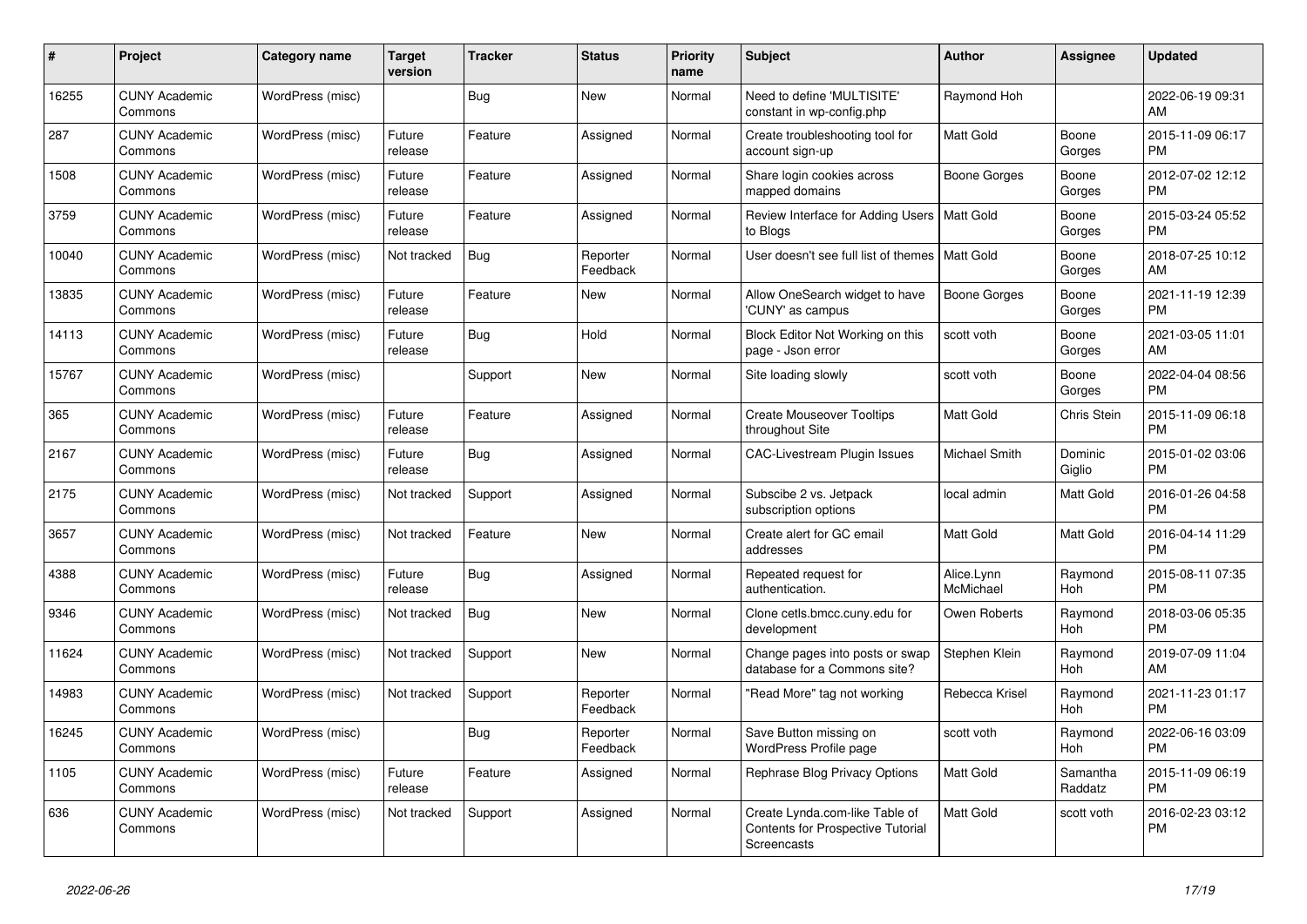| #     | Project                         | <b>Category name</b>     | Target<br>version | <b>Tracker</b> | <b>Status</b>        | <b>Priority</b><br>name | <b>Subject</b>                                                     | <b>Author</b>           | <b>Assignee</b>   | <b>Updated</b>                |
|-------|---------------------------------|--------------------------|-------------------|----------------|----------------------|-------------------------|--------------------------------------------------------------------|-------------------------|-------------------|-------------------------------|
| 364   | <b>CUNY Academic</b><br>Commons | <b>WordPress Plugins</b> | Future<br>release | Feature        | <b>New</b>           | Normal                  | <b>Bulletin Board</b>                                              | Matt Gold               |                   | 2015-01-05 08:50<br><b>PM</b> |
| 6356  | <b>CUNY Academic</b><br>Commons | <b>WordPress Plugins</b> | Future<br>release | Bug            | Reporter<br>Feedback | Low                     | Should Subscribe2 be<br>deprecated?                                | Luke Waltzer            |                   | 2017-03-20 12:20<br><b>PM</b> |
| 11120 | <b>CUNY Academic</b><br>Commons | <b>WordPress Plugins</b> | Not tracked       | Bug            | Reporter<br>Feedback | Normal                  | Events Manager Events Not<br>Showing Up                            | Mark Webb               |                   | 2019-02-27 04:10<br><b>PM</b> |
| 11415 | <b>CUNY Academic</b><br>Commons | <b>WordPress Plugins</b> | Not tracked       | Bug            | Reporter<br>Feedback | Normal                  | <b>Blog Subscriptions in Jetpack</b>                               | Laurie Hurson           |                   | 2019-05-14 10:34<br>AM        |
| 11788 | <b>CUNY Academic</b><br>Commons | <b>WordPress Plugins</b> | Future<br>release | Support        | Reporter<br>Feedback | Normal                  | Plugin Request - Browse Aloud                                      | scott voth              |                   | 2019-09-24 08:42<br>AM        |
| 12573 | <b>CUNY Academic</b><br>Commons | <b>WordPress Plugins</b> | Future<br>release | Bug            | <b>New</b>           | Normal                  | <b>CommentPress Core Issues</b>                                    | scott voth              |                   | 2020-03-24 04:32<br><b>PM</b> |
| 658   | <b>CUNY Academic</b><br>Commons | <b>WordPress Plugins</b> | Future<br>release | Feature        | Assigned             | Normal                  | Rebulid Sitewide Tag Suggestion                                    | Matt Gold               | Boone<br>Gorges   | 2015-01-05 08:47<br><b>PM</b> |
| 1562  | <b>CUNY Academic</b><br>Commons | <b>WordPress Plugins</b> | Future<br>release | Feature        | Assigned             | Low                     | Play with NYT Collaborative<br><b>Authoring Tool</b>               | <b>Matt Gold</b>        | Boone<br>Gorges   | 2015-01-05 08:47<br><b>PM</b> |
| 2223  | <b>CUNY Academic</b><br>Commons | <b>WordPress Plugins</b> | Future<br>release | Feature        | Assigned             | Low                     | Add Participad to the CUNY<br><b>Academic Commons</b>              | Matt Gold               | Boone<br>Gorges   | 2014-09-17 10:03<br><b>PM</b> |
| 9211  | <b>CUNY Academic</b><br>Commons | <b>WordPress Plugins</b> | Future<br>release | Support        | Reporter<br>Feedback | Normal                  | Auto-Role Setting in Forum Plugin<br><b>Causing Some Confusion</b> | Luke Waltzer            | Boone<br>Gorges   | 2018-03-13 11:44<br>AM        |
| 9289  | <b>CUNY Academic</b><br>Commons | <b>WordPress Plugins</b> | Future<br>release | Bug            | Reporter<br>Feedback | Normal                  | Email Users Plugin                                                 | Laurie Hurson           | Boone<br>Gorges   | 2018-10-24 12:34<br><b>PM</b> |
| 9515  | <b>CUNY Academic</b><br>Commons | <b>WordPress Plugins</b> | Not tracked       | Bug            | Reporter<br>Feedback | Normal                  | Text to Speech plugin - "More<br>Slowly" checkbox not working      | scott voth              | Boone<br>Gorges   | 2018-06-13 02:26<br><b>PM</b> |
| 9926  | <b>CUNY Academic</b><br>Commons | <b>WordPress Plugins</b> | Future<br>release | Bug            | <b>New</b>           | Normal                  | twitter-mentions-as-comments<br>cron jobs can run long             | Boone Gorges            | Boone<br>Gorges   | 2018-10-24 12:34<br><b>PM</b> |
| 9947  | <b>CUNY Academic</b><br>Commons | <b>WordPress Plugins</b> | Future<br>release | Feature        | Reporter<br>Feedback | Normal                  | Install H5P quiz plugin                                            | Matt Gold               | Boone<br>Gorges   | 2018-09-11 11:01<br>AM        |
| 12121 | <b>CUNY Academic</b><br>Commons | <b>WordPress Plugins</b> | 2.0.2             | Feature        | Reporter<br>Feedback | Normal                  | Embedding H5P Iframes on<br><b>Commons Site</b>                    | Laurie Hurson           | Boone<br>Gorges   | 2022-06-14 11:36<br>AM        |
| 14987 | <b>CUNY Academic</b><br>Commons | <b>WordPress Plugins</b> | Future<br>release | Bug            | New                  | Normal                  | Elementor update causes<br>database freeze-up                      | Boone Gorges            | Boone<br>Gorges   | 2021-11-29 12:02<br><b>PM</b> |
| 8078  | <b>CUNY Academic</b><br>Commons | <b>WordPress Plugins</b> | Future<br>release | System Upgrade | Assigned             | Normal                  | CommentPress Updates                                               | Margaret Galvan         | Christian<br>Wach | 2017-05-08 03:49<br><b>PM</b> |
| 3691  | <b>CUNY Academic</b><br>Commons | <b>WordPress Plugins</b> | Future<br>release | <b>Bug</b>     | <b>New</b>           | Normal                  | <b>WPMU Domain Mapping</b><br>Debugging on cdev                    | Raymond Hoh             | Matt Gold         | 2014-12-12 09:04<br>AM        |
| 8498  | CUNY Academic<br>Commons        | <b>WordPress Plugins</b> | Future<br>release | Feature        | <b>New</b>           | Low                     | <b>Gravity Forms Email Users</b>                                   | Raffi<br>Khatchadourian | Matt Gold         | 2017-10-13 12:58<br><b>PM</b> |